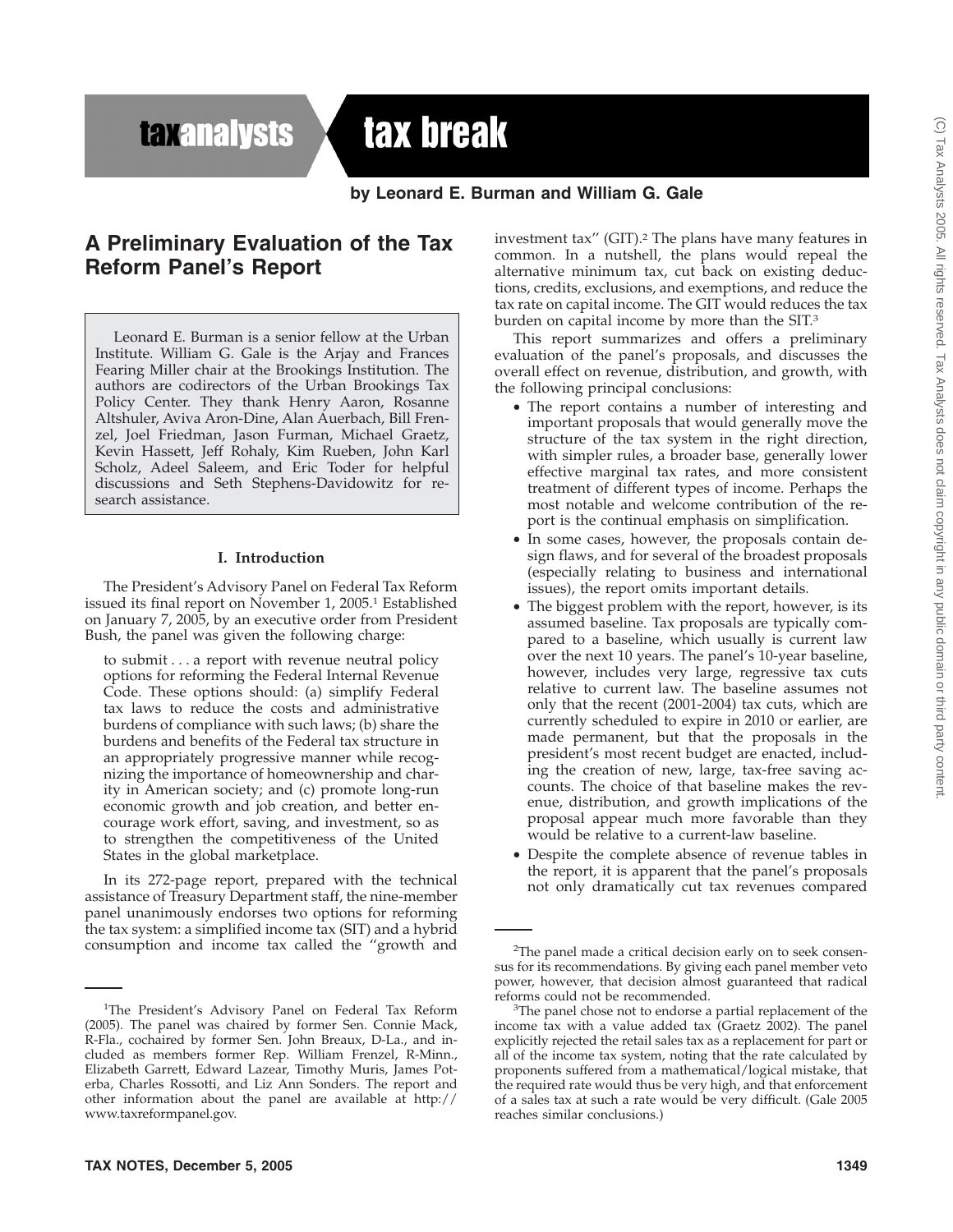with current law, but also significantly reduce longterm revenue, even relative to the low-revenue baseline employed. The panel's proposals would also exacerbate the long-term financing problems faced by Social Security and Medicare by undermining a significant source of revenue for the trust funds. To make the panel's proposals revenueneutral in 2015 relative to current law would require at least a 16 percent increase in marginal tax rates over those proposed by the panel, or substantially more base broadening.

- The panel's claim that the proposals would be distributionally neutral is also less meaningful than it might appear because the proposals are compared to a baseline that assumes the existence of a variety of large, regressive tax cuts that do not exist. Moreover, the distributional measures employed in the report can be very misleading.
- The report claims the proposals would raise economic growth, but the reported effects are quite large relative to other estimates in the literature and, even if the estimates are accurate, they compare the proposals with the baseline, not with current law. Indeed, considering their effect on long-term deficits and hence on national saving, the proposals are as likely to reduce economic growth as to increase it, relative to current law.

Section II offers preliminary remarks about tax reform. Sections III and IV describe and offer perspectives on the specific elements of the "SIT" and the "GIT," respectively. Sections V through VIII examine the implications of the proposals for revenue, distribution, growth, and simplification. Section IX concludes by discussing some items that were omitted from the report.

#### **II. Tax Reform**

Although there is widespread agreement that tax policy should raise adequate revenues to finance the government in as fair, efficient, and simple a way as possible, there is equally widespread agreement that the current system falls short of those goals. In recent years, those shortcomings have arguably become worse as an increasing number of complex provisions were added to the code, increasingly sophisticated and bold sheltering schemes have proliferated, and revenues and distributional burdens have shifted sharply.

Besides those general concerns, three other issues may motivate or force tax changes. The first is the individual AMT, which operates in parallel to the regular income tax, and which is widely regarded as overly complex and ineffective at advancing its original goal of reducing tax shelter activity. Because the AMT is not indexed for inflation, it will affect increasingly more households, and in particular more middle-class households, over time unless the law is changed. Although fewer than 4 million taxpayers are affected in 2005, 19 million will face the AMT in 2006 if a temporary increase in the AMT exemption expires as scheduled. To avoid that, legislators are likely to continue to extend the higher AMT exemption, but the cost of that option will rise inexorably over time and sooner or later significant reform of the AMT will be required or the AMT will become the de facto tax system for most Americans. The AMT could be reformulated in a revenue-neutral manner, repealed, or substantially scaled back. The latter two approaches, however, would likely require a significant overall set of reforms to offset the adverse revenue and distributional implications (Burman, Gale, and Rohaly 2005).

An equally important driving issue for reform is the scheduled expiration in 2010 or sooner of all of the Bush administration's tax cuts. Making those tax cuts permanent would reduce revenues by \$1.2 trillion over the next decade relative to current law (by the administration's estimates, by more according to the Congressional Budget Office). That would require draconian reductions in government spending or increases in other taxes to balance the budget (Gale and Orszag 2005). As a result, that should be a first-order issue in tax reform, not an assumption that is swept under the rug, as in the panel's baseline.

A third motivating factor for reform is the imminent retirement of the baby boomers, which will place unprecedented demands on the federal budget through Social Security, Medicare, and Medicaid. To the extent the nation needs to raise additional revenue to finance those programs, it is even more important that the tax system be reformed in a simple, fair, and efficient manner.

*Although there are numerous reasons to consider tax reform, the path to tax reform is difficult because tax reform is inescapably linked to a wide variety of issues.*

Although there are numerous reasons to consider tax reform, the path to tax reform is difficult because tax reform is inescapably linked to a wide variety of issues. Tax policy, for example, is closely related to debates about the appropriate *size* of government. In the long run, the level of revenues collected needs to roughly equal the level of spending. As a result, judgments about tax reform depend critically on views about the roles and effects of public policies.

Likewise, tax policy is intricately linked to the *structure* of government. Tax policy *is* social policy. For example, the earned income tax credit and the child tax credit are the largest cash assistance programs for working families (bigger than temporary assistance for needy familes (TANF) or food stamps); the largest low-income housing construction and rehabilitation program is the low-income housing tax credit; virtually all new assistance for higher education over the past 10 years has been delivered through tax credits and deductions. Some of those programs may be both socially desirable and efficiently run through the tax system, but others may not. With so many social programs embedded in the tax code, however, tax reform is closely linked to the generosity and stability of the social safety net. For example, while it may be true that the low-income housing tax credit is a more expensive way to provide affordable housing than vouchers, is eliminating the credit good policy, absent an expansion in vouchers? In that sense, meaningful tax reform should also include a reexamination of the level and composition of social spending.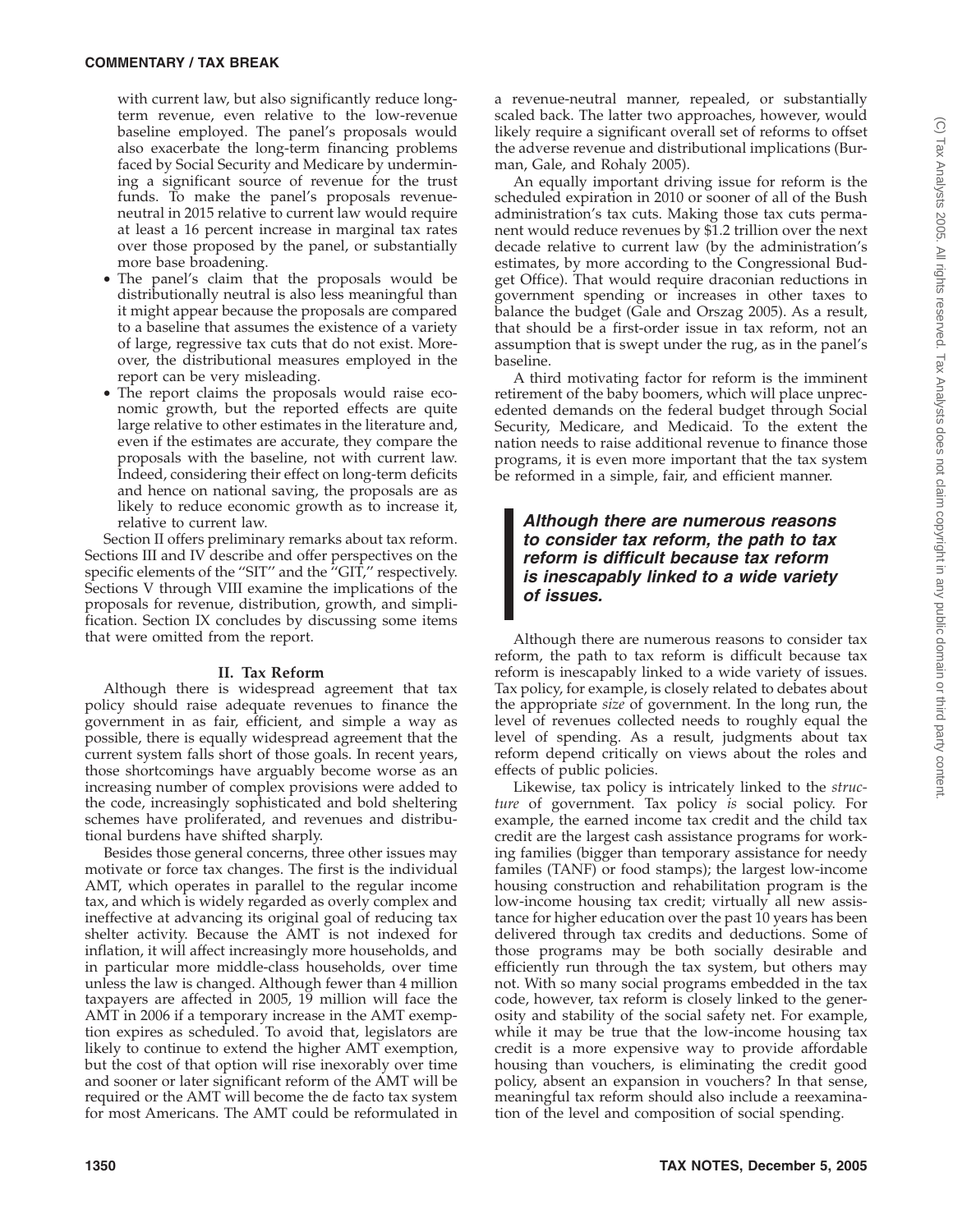|             |           | Table 1. Current vs. Proposed Rate Brackets for Singles and Married Couples, 2006                                                                                                                                                                            |                             |           |
|-------------|-----------|--------------------------------------------------------------------------------------------------------------------------------------------------------------------------------------------------------------------------------------------------------------|-----------------------------|-----------|
| Current Law |           |                                                                                                                                                                                                                                                              |                             |           |
| Rate        | Single    |                                                                                                                                                                                                                                                              | <b>Married Filing Joint</b> |           |
| 10%         | \$0       | \$7,550                                                                                                                                                                                                                                                      | \$0                         | \$15,100  |
| 15%         | \$7,550   | \$30,650                                                                                                                                                                                                                                                     | \$15,100                    | \$61,300  |
| 25%         | \$30,650  | \$74,200                                                                                                                                                                                                                                                     | \$61,300                    | \$123,700 |
| 28%         | \$74,200  | \$154,800                                                                                                                                                                                                                                                    | \$123,700                   | \$188,450 |
| 33%         | \$154,800 | \$336,550                                                                                                                                                                                                                                                    | \$188,450                   | \$336,550 |
| 35%         | \$336,550 | or more                                                                                                                                                                                                                                                      | \$336,550                   | or more   |
| Proposed    |           |                                                                                                                                                                                                                                                              |                             |           |
| Rate        | Single    |                                                                                                                                                                                                                                                              | <b>Married Filing Joint</b> |           |
| 15%         | \$0       | \$39,000                                                                                                                                                                                                                                                     | \$0                         | \$78,000  |
| 25%         | \$39,000  | \$75,000                                                                                                                                                                                                                                                     | \$78,000                    | \$150,000 |
| 30%         | \$75,000  | \$100,000                                                                                                                                                                                                                                                    | \$150,000                   | \$200,000 |
| 33%         | \$100,000 | or more                                                                                                                                                                                                                                                      | \$200,000                   | or more   |
|             |           | Note: Current-law income thresholds are in terms of taxable income, which is adjusted gross income less personal exemptions,<br>the standard deduction or itemized deductions (whichever is greater) and other above-the-line deductions (like contributions |                             |           |

 $\nu$ nichever is greater), and other above to traditional IRAs). The amounts are Tax Policy Center projections. Proposed income thresholds are in terms of a measure akin to AGI minus charitable contributions in excess of 1 percent of income. However, the family tax credit is intended to replicate the effects of the personal exemption for lower-bracket taxpayers (as well as the preferential rates available to head of household returns, which are not shown above).

The panel's report deals with those issues to varying extents. Both proposals would repeal the AMT. As noted above, in calculating its ''revenue neutral'' baseline, the panel assumes that all of the previous Bush administration tax cuts are made permanent and even that the administration's other proposed tax cuts are enacted. The panel's recommendations ignore the implications for tax policy of the growing entitlement spending that is virtually certain to occur; in fact, as explained below, the proposals would significantly increase the long-term deficit in the Social Security and Medicare programs. And, while the panel proposes numerous changes to (and usually cuts in) social policy initiatives in the tax code, it does not propose replacing any of the tax subsidies with spending initiatives.

## **III. Simplified Income Tax**

The major statutory features of the Simplified Income Tax proposal are described in tables 1 above and 2 on the next page, which are taken from the panel's report. (Note that many of the provisions discussed below are also included in the Growth and Investment Tax proposal, discussed in section IV.)

## **A. Tax Rates and Marriage Penalties**

The proposal would eliminate the bottom and top tax brackets, reducing the total number from six to four.<sup>4</sup> The top bracket would fall from 35 percent to 33 percent. Starting in 2011 (after the tax rate reductions enacted between 2001-2004 are set to expire), the drop would be even more precipitous — from 39.6 percent to 33 percent. As under current law, rate bracket thresholds would be indexed for inflation.

The proposal would set all of the rate thresholds for couples equal to twice the thresholds for singles. Under current law, the two lowest rate brackets, which include almost 80 percent of tax return filing units, are already set to eliminate marriage penalties so the proposal affects only the highest-income one-fifth of households.5 The proposal also eliminates income phaseouts for all credits except the refundable tax credits (another source of marriage penalties discussed in Section III.B), and would thus eliminate marriage penalties for almost everyone except low-income households. That approach to marriage penalty relief is simple, but it is quite costly, creates significant new singles penalties, and is regressive virtually all the benefits go to high-income households.

A more fiscally responsible and arguably more equitable solution would be to require married couples to file returns as singles, a rule adopted by many developed countries. That would eliminate almost all bonuses (couples might still be able to shift income between spouses to lower their tax liability) and would eliminate all penalties. It would, however, be significantly more complex. Because more couples currently receive bonuses than face penalties, that option would likely raise revenues relative to current law holding tax rates constant.6

<sup>&</sup>lt;sup>4</sup>Reducing the number of tax brackets, by itself, is not much of a simplification. Most taxpayers look up their tax liability in a table or use tax software that generates it automatically. The presence of fewer brackets may, however, help taxpayers understand their marginal tax rate better.

<sup>5</sup> *See* Table T04-0104, *available at* http://www.taxpolicycenter. org/estimates. <sup>6</sup>

 $6$ Tax rates could be adjusted to achieve any particular revenue target, however, under any approach to marriage penalty relief. In the proposal, tax rates are increased on many singles, to offset the cost of increasing marriage bonuses for couples as discussed below.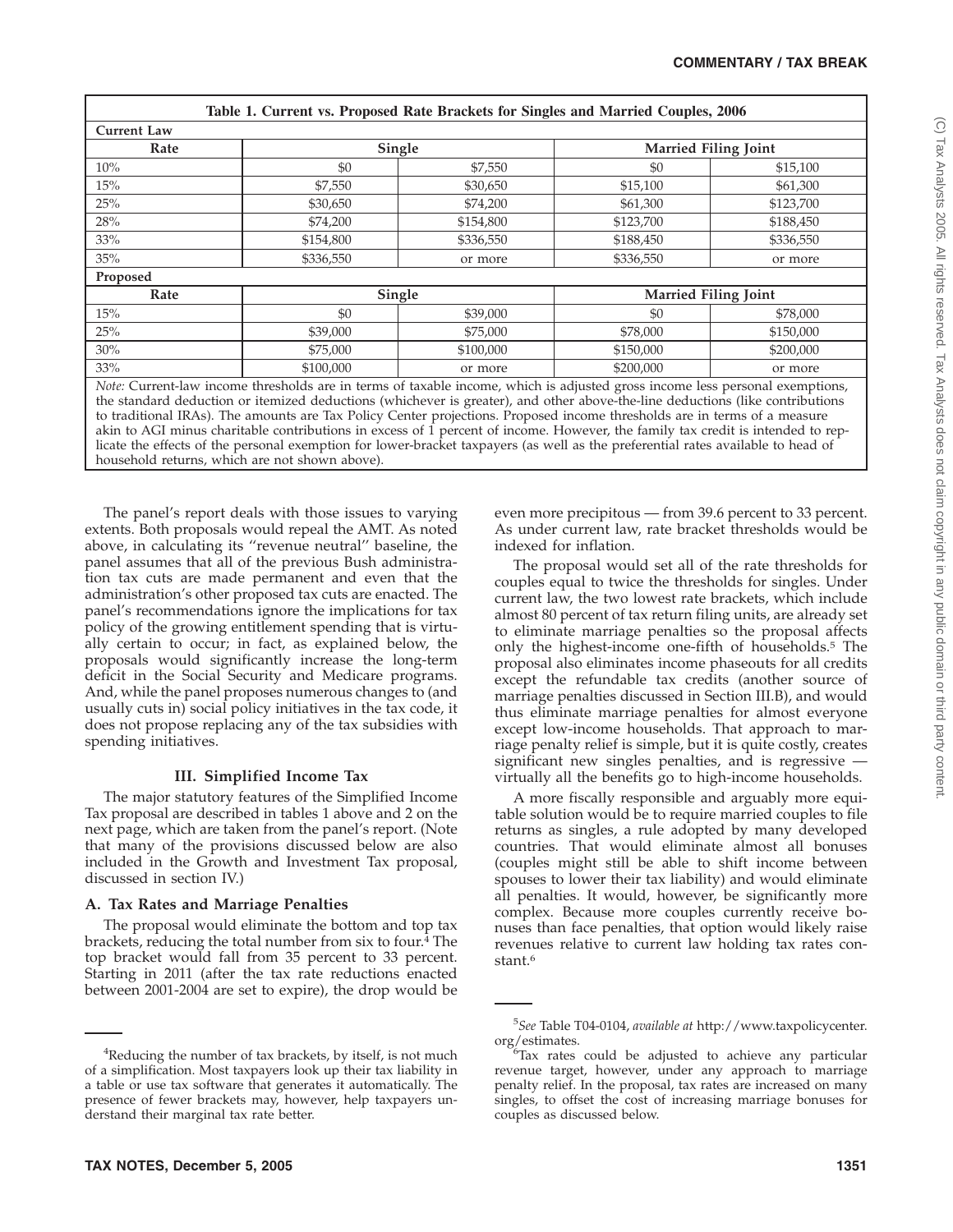| Table 2. Summary of Major Provisions in Simplified Income Tax Plan                              |                                                                                                                                                                                                                                                                                                                                     |  |  |  |  |  |
|-------------------------------------------------------------------------------------------------|-------------------------------------------------------------------------------------------------------------------------------------------------------------------------------------------------------------------------------------------------------------------------------------------------------------------------------------|--|--|--|--|--|
| Provisions                                                                                      | Proposal                                                                                                                                                                                                                                                                                                                            |  |  |  |  |  |
| <b>Households and Families</b>                                                                  |                                                                                                                                                                                                                                                                                                                                     |  |  |  |  |  |
| <b>Tax Rates</b>                                                                                | Four tax brackets: 15%, 25%, 30%, 33%                                                                                                                                                                                                                                                                                               |  |  |  |  |  |
| AMT                                                                                             | Repealed                                                                                                                                                                                                                                                                                                                            |  |  |  |  |  |
| Personal exemption, head of<br>household filing status, standard<br>deduction, child tax credit | Replaced with family credit available to all taxpayers: \$3,300 credit for married couple,<br>\$2,800 credit for unmarried with child, \$1,650 credit for singles, \$1,150 credit for<br>dependent taxpayer; additional \$1,500 credit for each child and \$500 credit for each<br>other dependent (itemized deductions eliminated) |  |  |  |  |  |
| Earned income tax credit                                                                        | Replaced with work credit (and coordinated with the family credit); maximum credit<br>for working family with one child: \$3,570; with two or more children: \$5,800                                                                                                                                                                |  |  |  |  |  |
| Marriage penalty                                                                                | Reduced. All tax brackets, family credits, and taxation of Social Security benefits for<br>couples are double those of individuals                                                                                                                                                                                                  |  |  |  |  |  |
| Other Major Credits and Deductions                                                              |                                                                                                                                                                                                                                                                                                                                     |  |  |  |  |  |
| Home mortgage interest                                                                          | Home credit equal to 15% of mortgage interest on debt up to 125% of average regional<br>price of housing (limits ranging from about \$227,000 to \$412,000); home equity debt<br>not deductible                                                                                                                                     |  |  |  |  |  |
| Charitable giving                                                                               | Deduction for contributions in excess of 1% of income; rules to address valuation<br>abuses                                                                                                                                                                                                                                         |  |  |  |  |  |
| Health insurance                                                                                | Nongroup health insurance deductible, up to the amount of the average premium<br>(estimated to be \$5,000 for an individual and \$11,500 for a family); employer-paid<br>premiums in excess of caps are taxable compensation                                                                                                        |  |  |  |  |  |
| Education                                                                                       | Education credits and deductions repealed; taxpayers can claim family credit for some<br>full-time students; save for family accounts (see below)                                                                                                                                                                                   |  |  |  |  |  |
| State and local taxes                                                                           | Not deductible                                                                                                                                                                                                                                                                                                                      |  |  |  |  |  |
| <b>Individual Savings and Retirement</b>                                                        |                                                                                                                                                                                                                                                                                                                                     |  |  |  |  |  |
| Defined contribution plans                                                                      | Consolidated into save at work plans that have simple rules subject to current-law<br>401(k) limits; AutoSave encourages participation and higher contributions                                                                                                                                                                     |  |  |  |  |  |
| Defined benefit plans<br>Individual retirement accounts                                         | No change. Replaced with save for retirement accounts (\$10,000 annual limit) -<br>available to all taxpayers                                                                                                                                                                                                                       |  |  |  |  |  |
| Education savings plans<br>Health savings plans<br>Saver's credit                               | Replaced with save for family accounts (\$10,000 annual limit); backloaded accounts<br>that could be used for education, medical, new home costs, and retirement; available<br>to all taxpayers; refundable saver's credit available to low-income taxpayers                                                                        |  |  |  |  |  |
| Dividends received                                                                              | Dividends of U.S. companies paid out of domestic earnings are tax-free                                                                                                                                                                                                                                                              |  |  |  |  |  |
| Capital gains received                                                                          | Exclude 75% of corporate capital gains from U.S. companies (effective tax rate would<br>vary from 3.75% to 8.25%)                                                                                                                                                                                                                   |  |  |  |  |  |
| Interest received (other than<br>tax-exempt municipal bonds)                                    | Taxed at regular income tax rates                                                                                                                                                                                                                                                                                                   |  |  |  |  |  |
| Social Security benefits                                                                        | Replaces three-tiered structure with deduction; married taxpayers with less than<br>\$44,000 in income (\$22,000 if single) pay no tax on Social Security benefits; eliminates<br>marriage penalty; indexed for inflation                                                                                                           |  |  |  |  |  |
| <b>Small Business</b>                                                                           |                                                                                                                                                                                                                                                                                                                                     |  |  |  |  |  |
| Rates                                                                                           | Taxed at individual rates (top rate of 33%)                                                                                                                                                                                                                                                                                         |  |  |  |  |  |
| Recordkeeping                                                                                   | Cash basis accounting                                                                                                                                                                                                                                                                                                               |  |  |  |  |  |
| Investment                                                                                      | Expensing (except for land and buildings)                                                                                                                                                                                                                                                                                           |  |  |  |  |  |
| <b>Large Business</b>                                                                           |                                                                                                                                                                                                                                                                                                                                     |  |  |  |  |  |
| Rates                                                                                           | 31.5%                                                                                                                                                                                                                                                                                                                               |  |  |  |  |  |
| Investment                                                                                      | Simplified accelerated depreciation                                                                                                                                                                                                                                                                                                 |  |  |  |  |  |
| International taxation                                                                          | Territorial tax system                                                                                                                                                                                                                                                                                                              |  |  |  |  |  |
| Corporate AMT                                                                                   | Repealed                                                                                                                                                                                                                                                                                                                            |  |  |  |  |  |
| Source: President's Advisory Panel on Federal Tax Reform (2005) and Tax Policy Center.          |                                                                                                                                                                                                                                                                                                                                     |  |  |  |  |  |

Marginal tax rates for many married couples would be lower under the proposal than under current law (especially considering that the individual AMT, which disproportionately hits couples, would be repealed), but higherincome singles and heads of household could face much higher marginal tax rates. To take a very simple example, a

single person with \$100,000 of wage income and no itemized deductions under current law would be in the 33 percent tax bracket under the proposal, compared with 28 percentundercurrentlaw. (SeeTable 1onpreceedingpage.) The high marginal tax rates on singles are an inevitable consequence of the approach to marriage penalty relief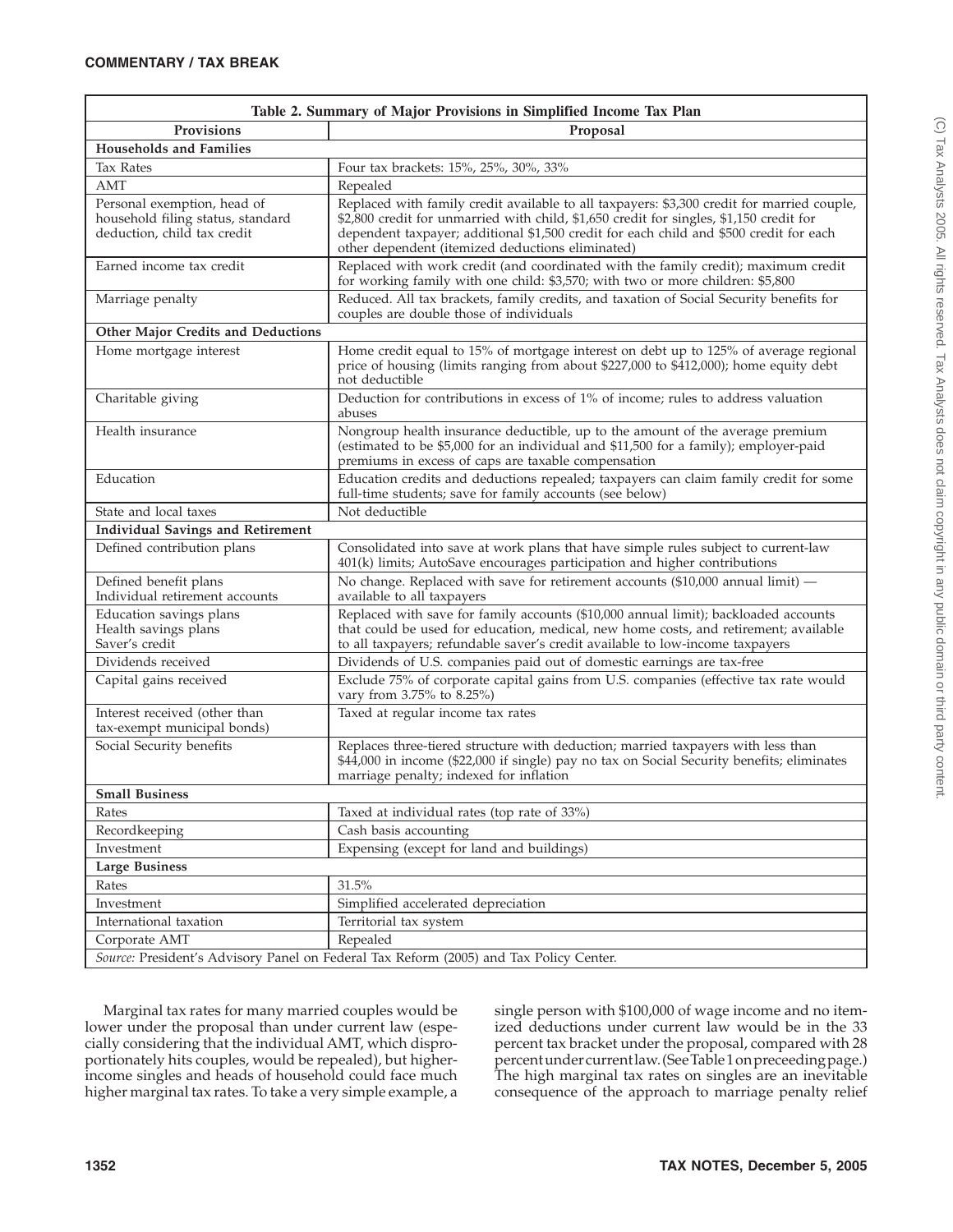#### **COMMENTARY / TAX BREAK**

adopted here. That is, the cost of marriage-penalty relief for high-income couples is offset by increasing taxes on singles.7

#### **B. Family and Work**

**1. Family credit.** The proposal would replace the standard deduction, personal exemption, head of household filing status, and child tax credits with a "family credit" equal to \$1,650 for singles, \$3,300 for married couples, \$2,800 for unmarried individuals with dependents (formerly known as heads of household), and an additional \$1,500 per dependent child (child 18 or under, or fulltime student 20 or under), and \$500 per other dependent (including children who are full-time students and 21-23 years old). The credit would not phase out with income, unlike the current child tax credit and personal exemption. That proposal would significantly simplify the claiming of family-related tax subsidies.

The generosity of the proposal relative to current law would vary depending on family composition and the usage of currently tax-subsidized services. For example, in 2006 a married couple with two children aged 16 and under would receive a credit of \$6,300, which would exempt the first \$42,000 of income from taxes. By comparison, under current law, the family would qualify for a standard deduction of \$10,300, four personal exemptions of \$3,300 each, and \$2,000 in child tax credits, which would also exempt about \$42,000. If the children were aged 17 or 18, the family would be better off under the proposal than current law because they would not currently qualify for the child tax credit but would qualify for the family credit. Other child-related subsidies, however, like the child and dependent care tax credit, the adoption credit, the tax exclusion for employer-provided child-care assistance, and a tax credit for employer provided daycare facilities would all be eliminated, so families who use those subsidies could face higher taxes. **2. Work credit.** A new refundable work credit is designed to produce a similar tax benefit as the current EITC and the refundable portion of the child tax credit for families with up to two children. The credit has two portions. The basic work credit equals the amount by which the family credit exceeds income tax liability; that is, it makes the family credit partially refundable for lower-income households. The basic work credit is limited to 7.65 percent of earnings up to \$412 (\$5,386 of earnings) for a household with no children, 34 percent of earnings up to \$2,120 (\$6,235 of earnings) for families with one child, and 40 percent of earnings up to \$3,200 (\$8,000 of earnings) for families with two or more children. As earnings rise, income tax liability increases faster than the credit, thus driving the refundable portion to zero.

The second part  $-$  a so-called additional credit  $-$  is available for families with children. It phases in starting at the top of the income ranges for the basic work credit. It equals 34 percent of earnings above \$6,235 up to a maximum credit of \$1,450 for families with one child, and 40 percent of earnings in excess of \$8,000 up to a maximum credit of \$2,600 for families with two or more children. The additional credit phases out at a rate of 12.5 percent of income over \$17,000 for single tax returns and \$21,000 for married couples filing joint returns.

The maximum refundable work credit (including both portions) at the point when it starts to phase out is \$3,570 for a family with one child and \$5,800 for a family with two or more children. By comparison, the maximum combined EITC and refundable child tax credit in 2006 will be about \$5,000 for a family with two children. The work credit would penalize larger families, however, because the maximum refundable credit does not increase with family size beyond two children. Under current law, a refundable credit of up to \$1,000 per child is allowed for an unlimited number of children, constrained only by the taxpayer's earnings.

The phase-in rates match the EITC phase-in rates exactly, but the phaseout rate is somewhat lower. In part, that offsets the fact that marginal income tax rates for low-income households are higher under the proposal than under current law because the 10 percent bracket is eliminated. Eligibility criteria for the work credit are also simpler than for the EITC, which should reduce the error rate.

# *The phase-in formula for the work credit would create some bizarre incentives and new complexity.*

Also, the work credit would create marriage penalties. Like the EITC under current law, the work credit for married couples phases out at an income level far less than double the rate applying to singles (\$21,000 for married couples versus \$17,000 for singles). Thus, a low-income working parent can lose eligibility for the work credit (or receive a smaller credit) if she marries another worker, even if her spouse has modest income. In addition, because the family credit reaches a maximum for families with two children, couples in which each spouse has children could lose tax credits by virtue of being married.

Finally, the phase-in formula for the work credit would create some bizarre incentives and new complexity. The work credit phases in with the lesser of labor income or taxable income. That means that taxpayers in or near the phase-in region for the work credit could be penalized if they took deductions from taxable income (discussed below) like charitable contributions above 1 percent of income or health insurance. Each dollar of deductions would generally reduce tax by 15 cents, but it would reduce the work credit by much more — 40 cents — for tax return filers in the phase-in region. As a result, those low-income filers would lose 25 cents per dollar of deductions claimed. They could avoid the penalty by not claiming the deduction in the first place. Some others

<sup>&</sup>lt;sup>7</sup>That approach, which is basically returning to the tax norm of the 1950s and 1960s, could precipitate a backlash among singles. Marriage penalties were created for some couples after a single woman named Vivian Kellems created a group called War Widows of America to protest the higher tax bills that applied to singles relative to married couples with similar incomes (Graetz 1997). In the future, with the aging of the population, an increasing share of singles will be widows or widowers.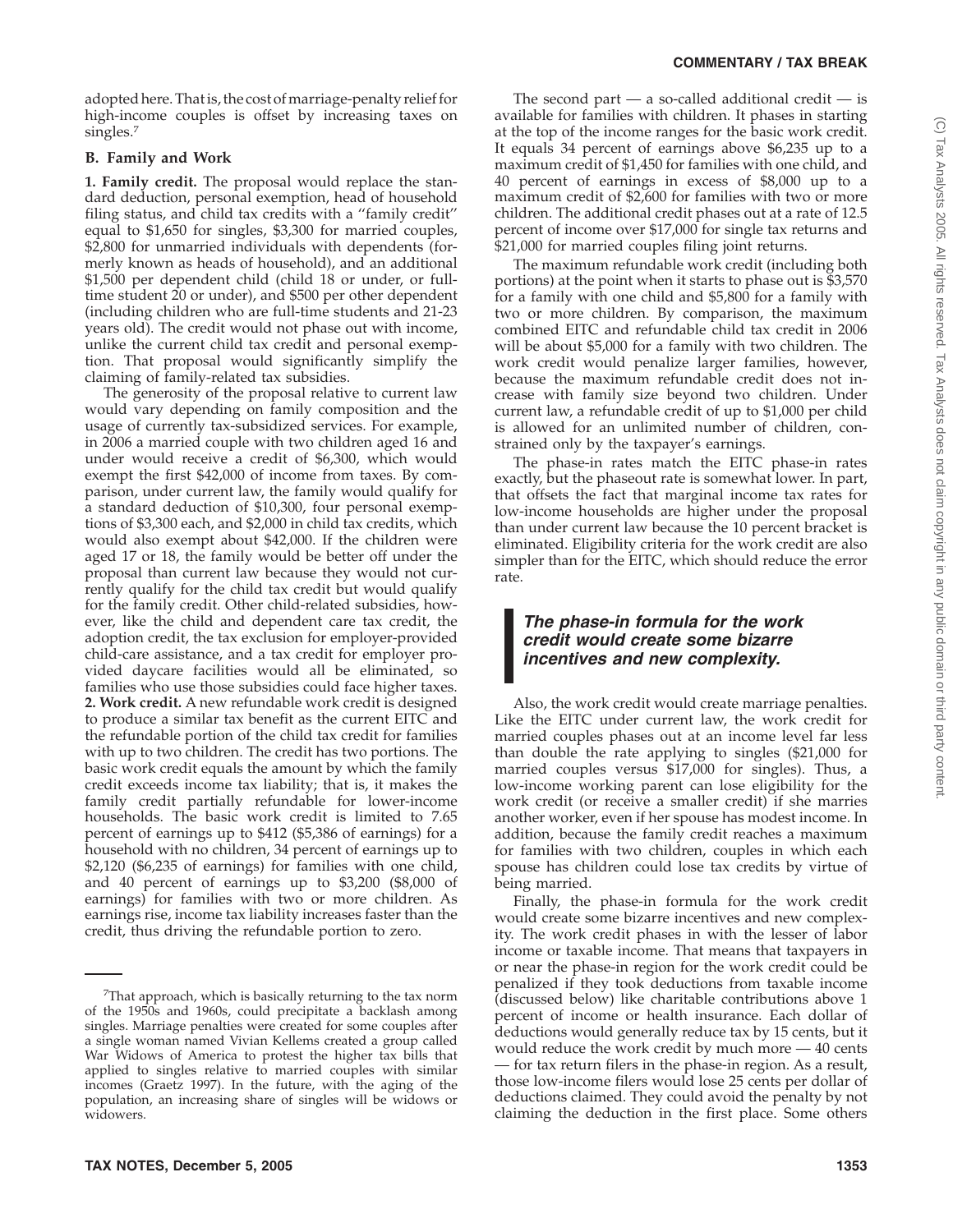with labor incomes above the end of the phase-in range would benefit by limiting their deductions to no more than the amount by which labor income exceeds the top of the phase-in range. Although tax software might make those calculations automatically, the calculations would not be simple for low-income filers who prepare returns by hand. Also, the value of deductions — and thus, the incentive to make charitable contributions or purchase health insurance — could depend critically on a household's total income, which might be hard to predict before filing a tax return. The complexity could be avoided by making the credit a function of ''total income,'' which is income before deductions, rather than taxable income, although that would presumably increase the cost of the credit. (It is possible that the panel had that approach in mind all along — that is, that the use of ''taxable income'' rather than ''total income'' was an oversight.)

## **C. Formerly Itemized Deductions**

The proposal would eliminate the standard deduction and itemized deductions. Several current itemized deductions would be modified and made available to all taxpayers; other current itemized deductions would be eliminated.

**1. Housing.** Under the proposal, the mortgage interest deduction would be replaced with a 15 percent credit for interest payments on a loan used to buy, build, or substantially improve a taxpayer's primary residence. The limit on the creditable loan amount would be reduced from \$1 million of acquisition indebtedness under current law to a cap based on the local Federal Housing Administration mortgage limit divided by 0.76, which would vary between about \$227,147 and \$411,704 at current levels. Refinanced loans would also qualify for the credit, but only up to the outstanding balance of the original loan. If the homeowner refinances for more than the loan balance, the additional amount would be eligible for the credit only to the extent that the funds were used to substantially improve the home, subject to the overall limit. To minimize disruptions of the housing market, the new credit would be phased in over five years.

The proposal would retarget the tax subsidy for owner-occupied housing at moderate-income households who need more help to afford housing. Under current law, the largest subsidies go to taxpayers with high incomes because they have large loans and they are able to deduct mortgage interest at the highest marginal tax rate. Many middle-income homeowners do not itemize deductions, and even those who do itemize may receive less benefit because their itemized deductions scarcely exceed the standard deduction.<sup>8</sup> In fact, to the

extent that the mortgage interest deduction causes highincome people to bid up the price of land, some low- and moderate-income homeowners may actually pay more for housing, even accounting for any tax benefits, than they would in the absence of the subsidy. By leveling the playing field, and extending the credit to all homeowners rather than just itemizers, the credit improves the odds that middle-income households benefit. The report estimates that the number of mortgagors who would be able to obtain subsidies for those payments will rise from 54 percent under current law to more than 80 percent under the proposal.

The proposal does create some unnecessary complexity and undesirable incentives.<sup>9</sup> The amount of deductible interest depends on the original loan amount. If the original loan exceeded the limit, only a portion of the interest on that loan would be creditable, even if the loan balance eventually falls below the applicable limit.10 That creates complexity for mortgage lenders, who would have to report on the portion of interest that is creditable. It could also create inequities. Two households living in identical houses might have identical current, outstanding loan balances and interest payments, but the household that purchased the home first would qualify for a smaller tax credit.11 The owner of the first home would also face a small marginal incentive to move to be able to claim a credit against more mortgage interest. A better rule would be to set the limit based only on the current mortgage balance.

taxpayers to comply with.<br><sup>10</sup>For example, if the original loan amount was \$500,000 and the geographically applicable loan limit was \$300,000, only 60 percent of interest payments would be creditable, even after the outstanding principal was paid down over time and fell below

<sup>&</sup>lt;sup>8</sup>For example, suppose a family donates \$1,000 to charity, pays \$3,000 in state and local taxes, and pays \$7,000 in mortgage interest. Because the family's total itemized deductions of \$11,000 exceed the standard deduction of \$10,300, it would itemize, but owning the home reduces taxable income only by \$700 (\$11,000 minus the \$10,300 standard deduction that they could claim if they did not own a home). At a 15 percent marginal rate, the subsidy will amount to 1.5 percent of interest paid. By comparison, a taxpayer in the 35 percent bracket who **(Footnote continued in next column.)**

would itemize even if he did not own a home (for example, because of state and local taxes) would receive a subsidy equal to 35 percent of interest paid, or more than 20 times as much as the moderate-income family.

<sup>&</sup>lt;sup>9</sup>Note also that the ideal taxation of owner-occupied housing would be to tax ''imputed rent'' (if it could be measured) and allow deductions for mortgage interest and other expenses (including depreciation). Imputed rent is the rent that a home could garner in the rental market. Under that regime, owneroccupied housing would be taxed the same as rental housing, removing an important tax distortion. It would also not discriminate among homeowners based on their ability to finance the home themselves with equity (see *infra* note 11). However, the economist's ideal has never appeared compelling to most people and it would be difficult for the IRS to administer and for

<sup>\$300,000.</sup> 11For example, the homeowner in *supra* note 10 could claim a credit for only 60 percent of the interest on a current loan balance of \$300,000 while a new neighbor who took out a loan of \$300,000 could claim all of his interest for purposes of the credit. Moreover, because the mortgage limit would increase over time with housing prices, the new purchaser would generally be able to claim a larger amount of acquisition indebtedness for purposes of the credit than the older homeowner. That is, the new neighbor might be able to take out a loan of \$400,000 and claim all of the interest for purposes of the credit (assuming median home prices had increased by one-third since the earlier homeowner purchased his house).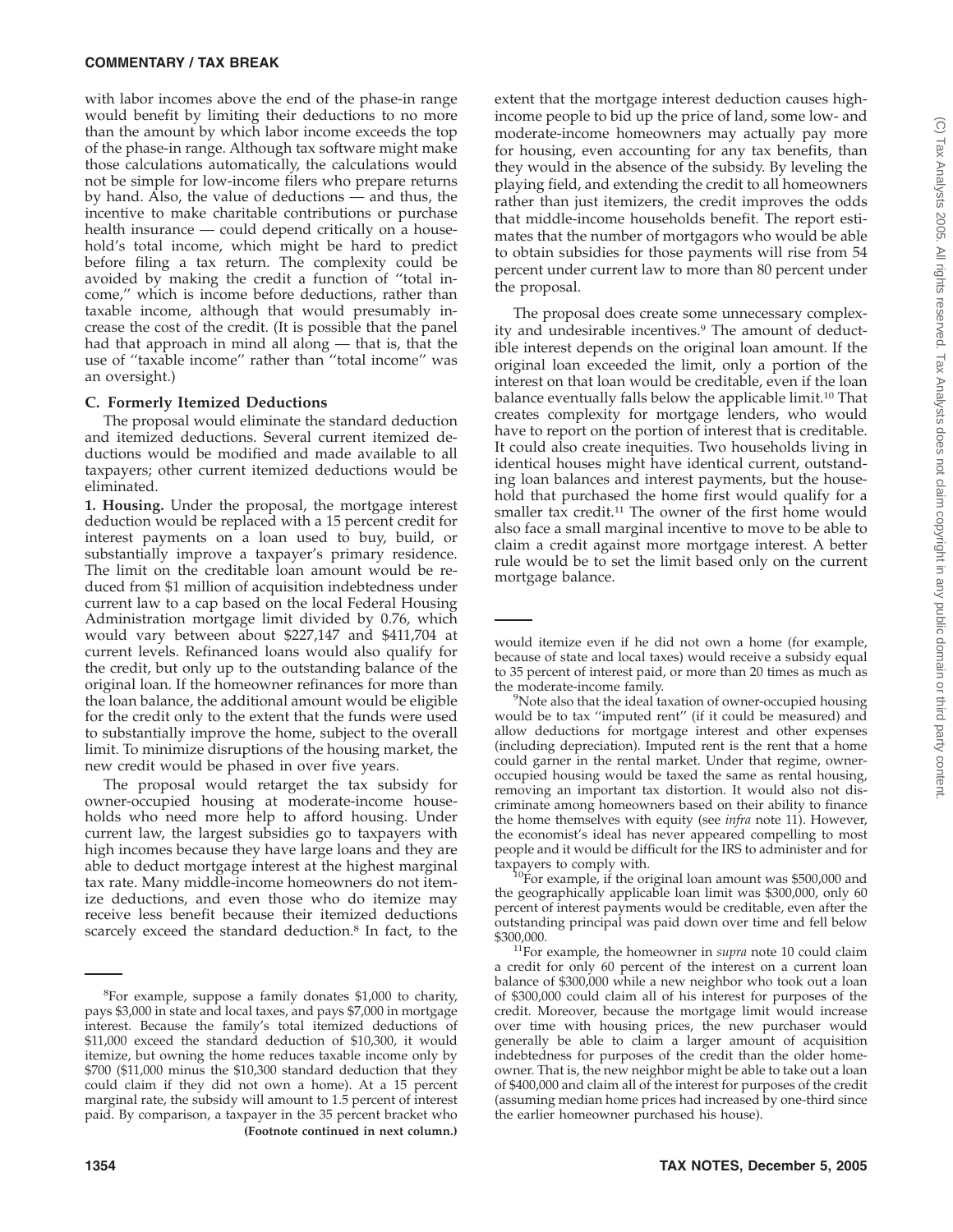Another issue is whether the loan cap should vary by geographic region. The fact that house prices vary by region is not actually an appropriate justification. Higher housing prices typically represent greater value of the underlying land. Higher land values reflect (at least in part) the amenities of living in an area and the underlying demand for the land. If a household chooses to live in a desirable location (where ''desirable'' is measured by the price of land), that is no reason for the federal government to provide a subsidy. Housing construction costs also differ by region and affect house prices, but that does not justify a geographically-varying cap either. Basic living expenses and the cost of rearing children vary by geographic area, but no one believes the child credit should vary across areas, nor does the panel propose that the family credit vary spatially. Similarly, health costs vary a great deal across the country, but the panel did not recommend region-specific health insurance caps. Finally, to the extent that the mortgage interest subsidy is capitalized in housing prices (and evidence that shows the subsidy has no effect on homeownership rates implies that it must have effects on housing prices), allowing regional variations in the cap would exacerbate regional differences in housing costs. It would be more appropriate to set a single national cap on the applicable creditable mortgage that does not vary by region. That would also be consistent with the treatment of capital gains on housing under current law and as proposed by the panel (discussed below).

The panelwouldincrease the amount of capital gain that can be excluded from tax on sale, subject to tighter rules about occupancy.Under currentlaw,married homeowners can exclude up to \$500,000 of capital gain (singles up to \$250,000) onhome sale.Thelimitisnotindexed forinflation and does not vary with local housing prices. The proposal would increase the limits to \$600,000 and \$300,000, respectively, and index them for inflation. The change is warranted as the capital gains tax can keep people in larger or more expensive homes than they need or want, which produces a realmisallocation of resources. Capital gains on housingin excess of thoselimitswould be taxed at ordinary income tax rates.

## *Some observers are concerned that the limits on housing tax subsidies would cause the housing market to decline. However, keeping housing prices inflated is not a valid objective of tax policy.*

35 percent, so the deduction is worth up to 2.1 percentage points of the loan balance in each year. Converting the deduction to a 15 percent credit reduces its value to 0.9 percentage points (less if the mortgage is capped). Given the changes during the last 25 years, that is a small adjustment.

The proposal would enhance economic efficiency. The current tax system encourages excessive investment in housing and too little in other forms of capital. By capping the interest eligible for subsidy and replacing the deduction with a credit, the proposal would significantly reduce the incentive to over-invest in housing. Higherincome households whose mortgages exceed the limits would, on the margin, be paying all of the interest cost with after-tax, rather than pretax, dollars.<sup>12</sup> That is, there would be no tax incentive to purchase large or extravagant housing.

The proposal would apparently end tax subsidies for rental housing, most notably the low-income housing tax credit. Arguably, direct subsidies, like housing vouchers, would be a far more efficient way to help low-income renters (Burman and McFarlane 2005). The panel, however, does not propose that the money saved by eliminating the credit should be used for that purpose.

**2. Charitable contributions.** The proposal would allow any taxpayer to deduct charitable donations in excess of 1 percent of income.13 The 1 percent floor reduces recordkeeping requirements for those with small contributions and also reduces the revenue cost of extending the deduction to current nonitemizers. Effectively, a tax increase on current itemizers finances all or part of the cost of extending the deduction to current nonitemizers.14

earmarked for charity could be problematic.<br><sup>14</sup>The proposal might even be revenue-neutral, but, as noted, Treasury has not released its revenue estimates for any of the proposals.

Some observers are concerned that the limits on housing tax subsidies would cause the housing market to decline. However, keeping housing prices inflated is not a valid objective of tax policy. Moreover, changes in the value of the mortgage interest deduction occur all the time. The value of the deduction is determined by tax rates and interest rates. In 1980 mortgage rates averaged 12.7 percent and the highest marginal tax rate was 70 percent, so the deduction was worth up to 8.9 percentage points of the loan balance each year. In 2005 mortgage rates are about 6 percent and the highest tax rate is about

<sup>&</sup>lt;sup>12</sup>Note that high-income households who can purchase housing with equity would receive a similar tax advantage as exists under current law. For example, if they take money out of interest-bearing accounts to finance their home purchase, they will save the tax that would otherwise have been due on the interest income. That is economically equivalent to a mortgage interest deduction. The only solution to that problem would be to tax the imputed rental value of owner-occupied housing (and allow a deduction for interest paid, taxes, and depreciation as for rental housing). (*See supra* note 9.)

<sup>&</sup>lt;sup>13</sup>In addition, tax-exempt charitable donations could be made directly from IRAs. The proposal also includes various measures aimed at improving compliance. There would also be a provision allowing taxpayers to sell appreciated assets and donate the proceeds to charities within 90 days without recognizing a taxable capital gain. The intent is to reduce the incentive to donate appreciated property, for which a charity has no use. (Under current law, taxpayers can avoid recognizing a capital gain on appreciated property by donating it to charity. However, if they first sell the property and donate the proceeds, they would owe tax on any accumulated gain.) That provision could end up exempting a lot of capital gain from tax for wealthy taxpayers with much appreciated property and many charity donations, and tracing the proceeds of asset sales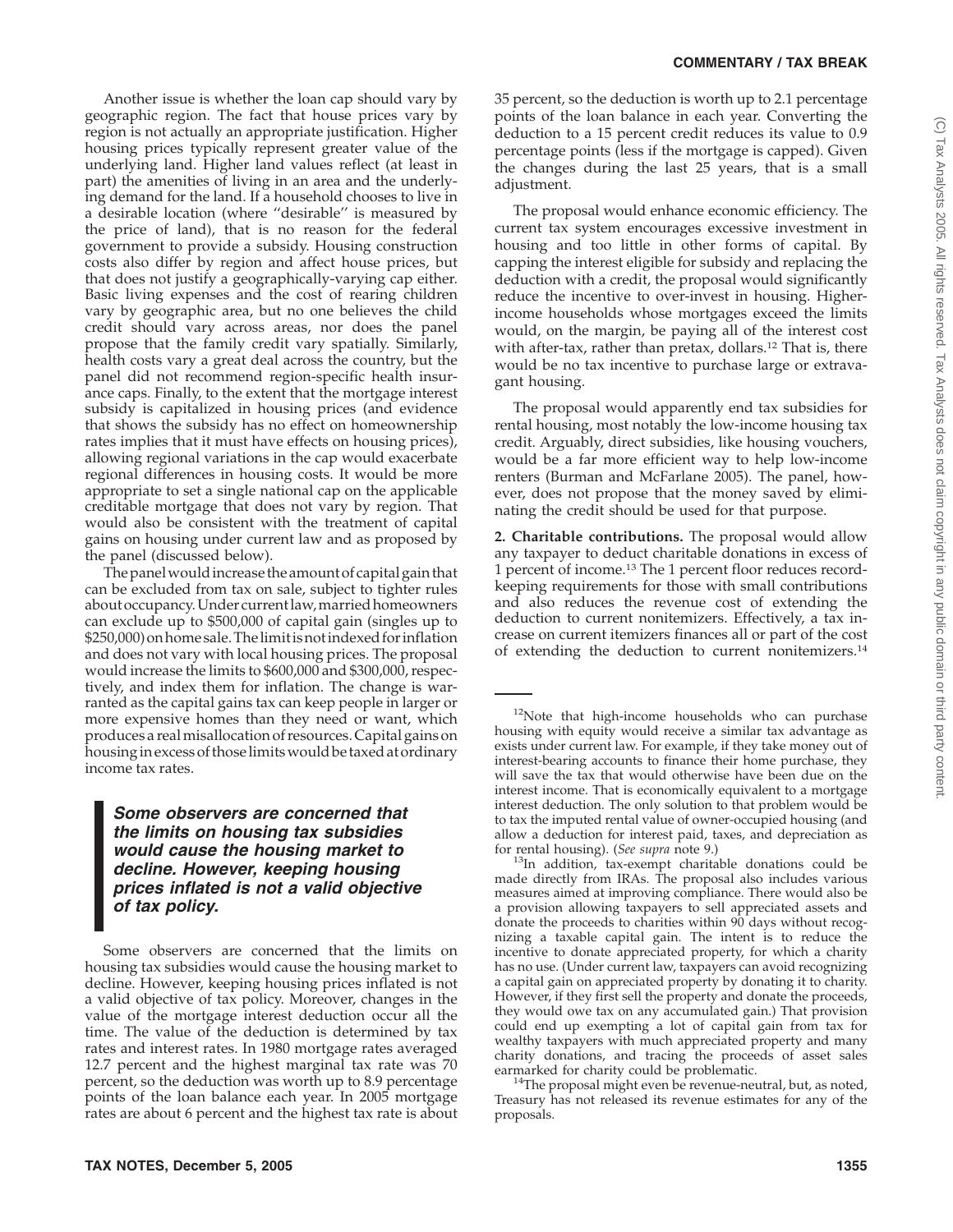Allowing a deduction in excess of a floor also maintains a marginal incentive to donate for most taxpayers, especially for large donors.

**3. Eliminate the deduction for state and local income and property taxes.** One of the most significant base broadeners in the package is the repeal of the deduction in the individual income tax for state and local income and property taxes.15 That raises several issues. We discuss business deductions for state and local income and property taxes in Section III.I.

The individual deduction is often defended on abilityto-pay grounds because the taxes directly reduce household income. State and local taxes, however, largely pay for services that households consume, like schools, roads, and parks. If the tax payments buy services, they ought to be part of taxable income. A household that paid \$15 a month to a private company for garbage collection would not expect a deduction. Nor should a household that pays the same amount in taxes for the local government to collect the trash.

The deduction is also defended on the grounds that essential state and local services, like police and fire protection and ''first-responder'' capability (to terrorist attacks), create externalities and hence ought to be subsidized by the federal government. Likewise, many state and local spending programs offer benefits that aid the poor rather than direct services to taxpayers. See, for example, Krueger 2005. Those may be compelling arguments for a federal spending subsidy, but they have little to do with any plausible justification for an itemized federal income tax deduction for state and local income and property taxes. Under current law, (a) the benefit of the deductions accrues only to itemizers, who are largely homeowners — it is not clear why renters should not also receive the subsidy for state and local income taxes; (b) the largest subsidies go to states whose residents have the highest incomes — that is, those with the largest and most robust tax base and highest ability to pay taxes; $^{16}$  (c) the subsidy is available only for income and property taxes, but not (after 2005) for other taxes, even though other taxes may help finance the spending that generates externalities; and (d) the subsidy is available for all state and local revenue raised by income and property taxes, whereas it should be available only for the revenue that is used to pay for spending that generates externalities. A better approach would be to expand direct aid to states for education, police, and so forth, based on the externalities noted above.17

Some question the logic of disallowing deductions for taxes that support public goods purchased by governments while retaining deductibility of contributions for public goods supplied by charitable organizations. The argument in favor of such a policy is that charitable contributions are voluntary and a subsidy may be warranted to reduce the incentive for citizens to ''free ride'' — that is, reap the benefits of charity without paying for them. In contrast, state and local taxes are mandatory for residents so free-ridership is not possible.

The deduction is also sometimes defended on the grounds that it helps prevent a race to the bottom, in which states cut taxes (and social services to the poor) as a way to attract high-income families. In principle, allowing taxpayers, especially those with high incomes who face higher marginal tax rates, to deduct state and local taxes lessens their resistance to providing an adequate level of social services. Evidence, however, suggests that the deduction has had little effect on states' taxing decisions. The Tax Reform Act of 1986 eliminated the deduction for state and local sales taxes, but there was little perceptible effect on the level or composition of state taxes.18

Moreover, it is worth noting that under current law, the AMT is slated to eliminate much of the effects of the state and local tax deduction. By 2010 only 21 percent of taxpayers would benefit from the deduction.

The proposal would retain the tax-exempt status of state and local revenue bonds. By exempting those bonds, states are able to raise funds for public investments at lower cost than they would on the taxable bond market, but the subsidy is highly inefficient. The interest rate differential between taxable and tax-exempt bonds of comparable risk is significantly less than the top marginal tax rate (the size of the subsidy to high-income investors). The difference is a pure windfall to investors that does not aid state and local governments. Retaining the subsidy may also be viewed as logically inconsistent with the repeal of deductibility for state and local taxes. However, the value of the subsidy would decline in part because of the large tax-deferred saving plans that the plan would offer. Taxpayers who can shelter all of their assets in those accounts would have little interest in state and local bonds, which pay lower interest rates.

**4. Eliminate other deductions.** The proposal would eliminate the deductions for extraordinary medical expenses (in excess of 7.5 percent of adjusted gross income), uninsured casualty losses, employee business expenses, and other miscellaneous itemized deductions. In principle, the medical expense deduction is less necessary because the proposal would also allow individuals to

 $15A$  deduction for sales taxes was also allowed under legis-<br>deduct the cost of health insurance (discussed below), lation enacted in 2004, but the provision is temporary and

 $16$ That concern could be mitigated by treating state and local taxes the way the panel recommends treating home mortgages. 17The natural response to that suggestion is that Congress

and the administration do not want to increase spending. That may be true, but it is also worth considering how convoluted a tax program that subsidized externality-producing state and local programs would have to be: It would have to subsidize all state and local tax payments, but only to the extent that those tax payments were used to finance externality-producing activity. To ensure that everyone received the subsidy, it would have **(Footnote continued in next column.)**

to be in the form of a refundable credit. That seems less likely to occur than an increase in spending that could be easily identi-<br>fied with policy goals.

<sup>&</sup>lt;sup>18</sup>See Feldstein and Metcalf (1987) and Rueben (2005). States that tie their own income tax to the federal income tax would also be affected by, or required to change their tax system to accommodate, many of the other changes in the tax base that are proposed. The net effect of those changes on the states is difficult to sort out at this stage.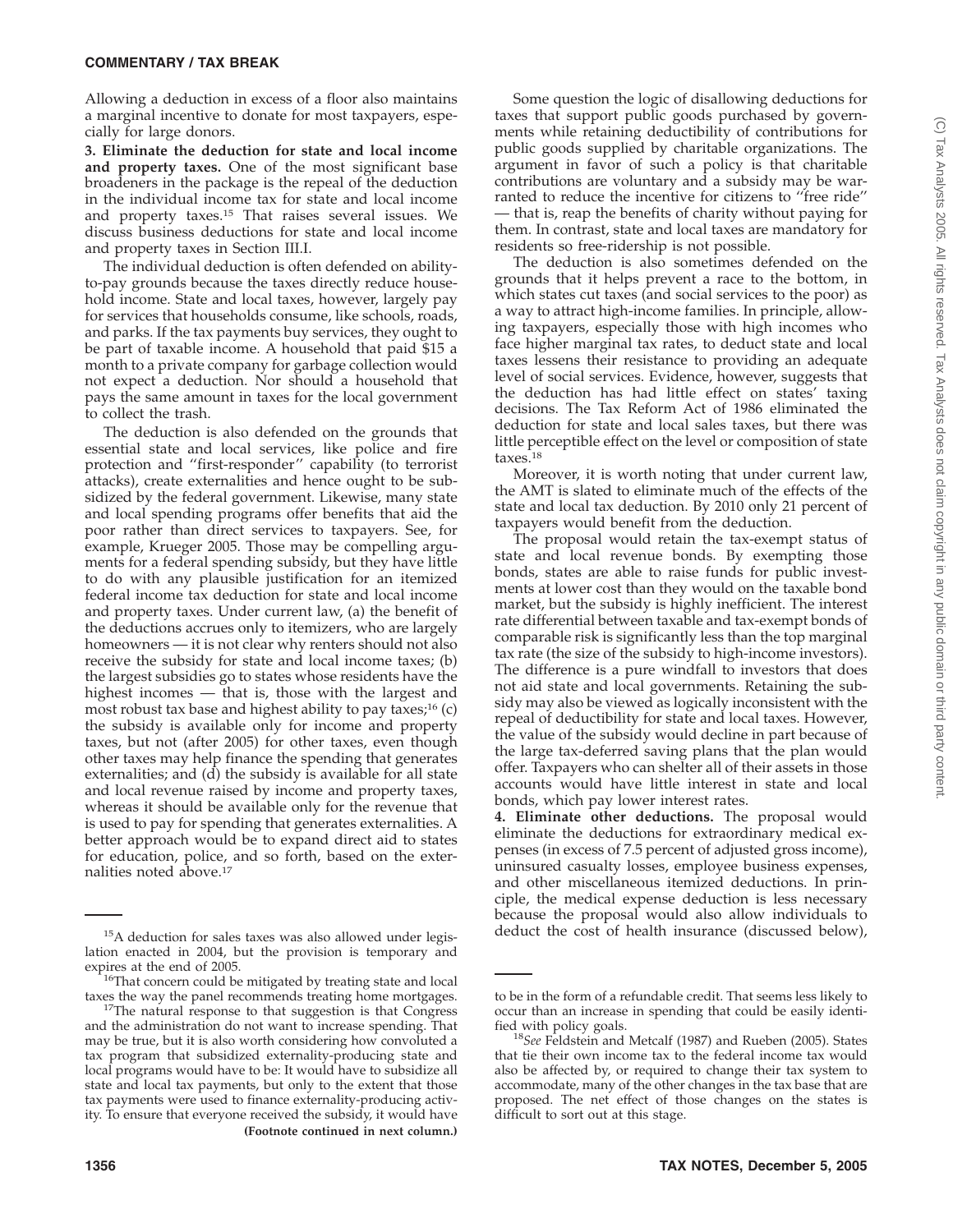but there will surely be cases in which extraordinary uninsured medical expenses reduce taxpayers' ability to pay tax. Similarly, as Hurricane Katrina has shown, acts of nature can cause crushing uninsured expenses, which would be hard to deny as reductions in ability to pay taxes. Also, some miscellaneous itemized deductions, like contingent legal fees, clearly reduce net income. A meaningful measure of ability to pay taxes should deduct those expenses from legal settlements before the settlement is added to net income, but that is not generally the rule under current law. (It is not clear if the proposal would change that treatment.) And it is difficult to justify eliminating deductions for employee business expenses.

# **D. Social Policy**

Besides the policies directly affecting family and children, noted above, the panel proposes significant changes to health and education policies.

**1. Deductions for health insurance.** Currently, employers may provide health insurance to their employees as a tax-free fringe benefit. That is, the value of the employer's contribution is not included in compensation and thus exempt from both income and payroll taxes. The current subsidy has been criticized on both efficiency and equity grounds.19 Because the value of the tax subsidy (basically, the product of the employee's marginal tax rate and the insurance premium) grows with the generosity of the health insurance plan provided and with the marginal tax rate, there is an incentive for excessively generous coverage, especially for higher-income households. That coverage, however, reduces or eliminates any incentive for covered people to economize on medical spending. That so-called moral hazard problem is implicated in the tremendous growth of medical expenditures in recent decades. The subsidy is poorly targeted because highincome people, who have the strongest incentive to acquire health insurance even absent a tax subsidy, receive the largest subsidy via the tax exclusion. Moreover, individuals whose employers do not provide health insurance — and who often face high premiums in the individual nongroup market — argue that it is inequitable to allow the tax subsidy only to those covered by employer-sponsored insurance.

On the other hand, the employer exclusion has surely been a factor in the widespread availability of health insurance through employers; about two-thirds of workers are covered by their own or a spouse's employersponsored insurance. Advocates of the status quo argue that employment is a natural way for people to combine to get insurance because people generally choose employers for reasons unrelated to their health status. That is, the employer group mitigates another problem in the health market — adverse selection — the tendency of people to most value insurance if they expect that their expenses will be greater than average, which can cause insurance premiums to become prohibitive absent some kind of effective pooling mechanism.

The panel recommends capping the exclusion for employer-provided health insurance at \$11,500 for families, \$5,000 for individuals, and allowing a deduction for purchase of nongroup health insurance.<sup>20</sup> Employer contributions in excess of the caps would be included in employees' taxable compensation. The caps would be indexed for inflation. In principle, the proposal would retain an incentive for employers to offer health insurance, but also encourage the provision of relatively inexpensive policies because the marginal cost of premiums would not be subsidized.21 However, because general price inflation is significantly less than health cost inflation, the proposal would mean that a smaller and smaller share of health insurance premiums would be excludable over time. In the long run, there could be little incentive for employers to offer health insurance. (If health cost inflation continues to far outstrip general price inflation, the proposal would likely raise substantial revenue over time — far more outside the budget window than in it.)

The proposal would also allow individuals to deduct the cost of health insurance policies they buy up to the caps. That is attractive on equity grounds, and the Treasury Department estimates that it would increase insurance coverage by over 1 million individuals. But there could be adverse effects instead. If individuals can obtain similar tax benefits for nongroup insurance as they get for insurance provided through employers, the value of the fringe benefit would decline, especially for healthy employees with relatively high incomes (who qualify for the biggest subsidy).22 If, as a result, young and healthy people pressure employers to drop health insurance coverage (and increase wages), and employersponsored health insurance coverage declines, older and less healthy workers may find individual nongroup insurance to be prohibitively expensive, even after the tax deduction. Also, small employers may find that they can cover themselves and their families and still qualify for a tax deduction, without providing the costly fringe benefit to their employees. The consequence would likely be that many workers who lose employment-based coverage may not be able to afford to purchase insurance outside of work. The result could actually be fewer people covered by health insurance.

Finally, as noted in the report, the current exclusion or an individual deduction is an ''upside down'' subsidy, giving the largest benefits to the highest-income households. Converting the exclusion to a flat-rate credit could better target the subsidy (as for home mortgage interest). Moreover, a deduction or nonrefundable tax credit is of no use to the low-income workers who are least likely to have employment-based coverage (because they are not

<sup>&</sup>lt;sup>19</sup>For analysis of the tax treatment of health insurance, see Burman, Uccello, Wheaton, and Kobes (2003).

<sup>&</sup>lt;sup>20</sup>For a discussion of health insurance tax caps, see Burman and Rogers (1992).

<sup>&</sup>lt;sup>21</sup>Note that high premiums do not necessarily correspond to more generous health insurance policies. Premiums vary a great deal across regions, by size of risk pools (small employers pay more per worker than large employers, all else equal), and based on the risk characteristics of the people being insured. A fixed cap (not adjusted for risk characteristics or employer size) would make insurance much more costly for employees of small companies and companies with many high-risk workers. <sup>22</sup>*See* Burman and Gruber (2001).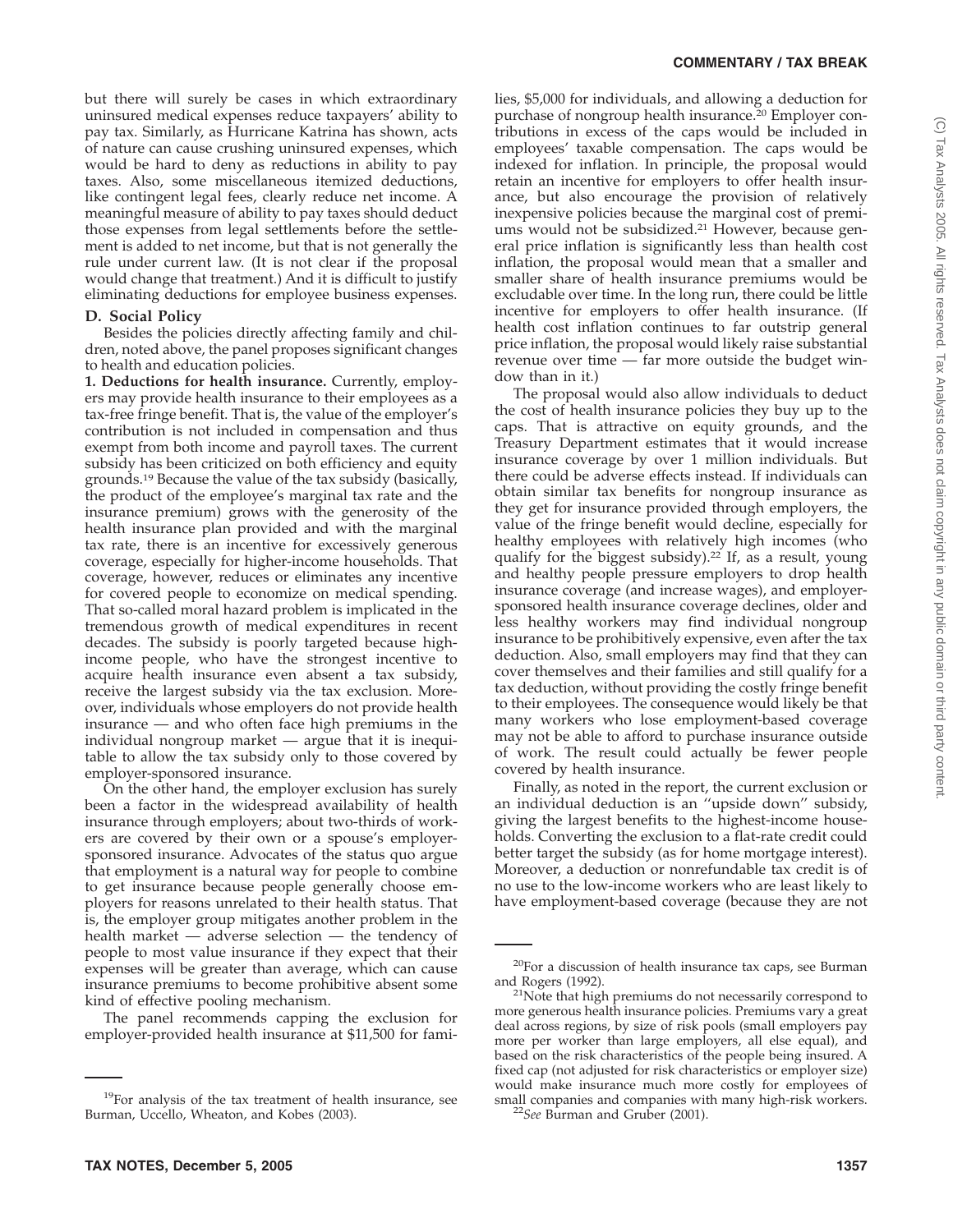taxable). President Bush has proposed a refundable tax credit for low-income individuals targeted at those who most need help in affording insurance coverage, although his credit would apply only in the individual nongroup market. A refundable tax credit could be designed to be more progressive than the current employer exclusion and better targeted at those who need help.

The panel would also eliminate the deduction for most other fringe benefits, which seems appropriate. Fringes tend to be complex and regressive. Some are probably counterproductive, like the exclusion for payments of out-of-pocket medical expenses out of so-called flexible spending accounts. That subsidy encourages spending on unnecessary medical expenses (think new eyeglasses purchased at the end of the year) and is difficult for the IRS to enforce. There is no reason why firms shouldn't offer those benefits or employees choose to use them. But there is equally no reason why the federal government should subsidize those activities.

**2. Eliminate all education subsidies.** The proposal would eliminate the HOPE tax credit (a credit against tuition and fees incurred in the first two years of college), the lifetime learning tax credit (available for any postsecondary education), the education deduction, the deduction of student loan interest, the exclusion for socalled section 529 (college saving) plans, and education savings accounts. Instead, the family credit would include some benefits for college students, and families could pay education costs out of the tax-free ''save for family'' accounts (discussed below). Those changes generally make sense. The current panoply of benefits for higher education is redundant, confusing, and poorly targeted. There is also evidence that much of the benefit of the tax credits is absorbed by higher-education institutions in the form of higher tuition bills. However, a better option might be to apply the money saved from eliminating the tax subsidies to increased funding for Pell Grants, which help low-income students, and student loans.

#### **E. Taxation of Social Security Benefits**

Under current law, a portion of Social Security benefits is included in the taxable income of taxpayers with income above particular levels. The taxable portion phases in at a 50 percent rate over a particular income range and 85 percent for higher incomes until 85 percent of benefits is included in tax. The income tax collected at the 50 percent rate is allocated to the Social Security Trust Fund; the additional 35 percent collected at higher incomes is allocated to the Medicare Trust Fund.

The thresholds were intentionally not indexed for inflation in 1983 to raise revenue to fund the Social Security system over time. (That is similar to the idea that the panel put forward to allow the health insurance cap to rise with general price inflation rather than with medical care inflation.) Also, the phase-in rules are complicated. The main problem, however, is that the phase-in formula effectively amounts to an income-tax surcharge of 50 percent or 85 percent in the phase-in ranges. That means, for example, that a retiree who is nominally in the 25 percent income tax bracket can face an effective tax

rate of 46.25 percent (1.85 x 25 percent). That discourages working, saving, and reporting income.

Unfortunately, the panel's report does not even mention that distortion and would not eliminate it for people affected by the phaseouts. Instead, the panel would slightly simplify the calculation of taxable Social Security benefits by replacing the current formula for inclusion with a somewhat less convoluted deduction. The phase-in rate would be a flat 50 percent of benefits, meaning that the phase-in range would be larger than under current law.23 It would eliminate a marriage penalty by making the exempt amount of Social Security benefits for couples twice the level for singles, and it would index for inflation the thresholds for taxation of benefits.

As a result of the indexation for inflation, the proposal would substantially reduce revenues over the long run. Furman (2005) estimates that the provision would cost the Social Security and Medicare trust funds about \$1 trillion (in present value terms) over the next 75 years, exacerbating their solvency problems.

In fact, there are several ways to simplify the taxation of Social Security benefits and eliminate the high effective tax rates without undermining the Social Security and Medicare trust funds. For example, a simple solution would be to include a fixed percentage of benefits in income for all Social Security recipients while protecting lower-income seniors from tax via a flat deduction. The receipts from the Social Security surtax could be allocated to the trust funds to match the current transfer scheme in present value. To mimic the time pattern of current law and minimize tax increases on current seniors, the flat deduction might be fixed in nominal terms (that is, not indexed).24

#### **F. The AMT**

The panel would repeal the individual AMT. There is much to be said for that policy, as the AMT is needlessly complex, inefficient, and inequitable, includes large marriage penalties, and hits families with children especially hard. It does not even accomplish its original goal of making sure that affluent households pay tax — households with income above \$1 million are substantially less likely to owe AMT than those with merely high incomes. Moreover, while the AMT falls mainly on high-income households now, it will increasingly encroach on the middle class over time.

Repealing the AMT, however, is both expensive and regressive. Policymakers and the public may well decide that the sacrifices required to repeal the AMT, in terms of other tax increases, are not worth the costs, especially given that most of the benefits of AMT repeal will accrue to high-income households.

 $23$ The proposal would phase in at a 50 percent rate (in terms of income) until 85 percent of benefits are included. Because some benefits are phased in at an 85 percent rate under current law, benefits phase in faster than under the proposal.

 $24$ Note that the scheme would create many winners and losers, but so does the tax reform panel's proposal. The panel's proposal would hurt current singles and help current married tax filers in the short run, although it would cut taxes on almost all seniors in the long run (with a commensurate revenue loss).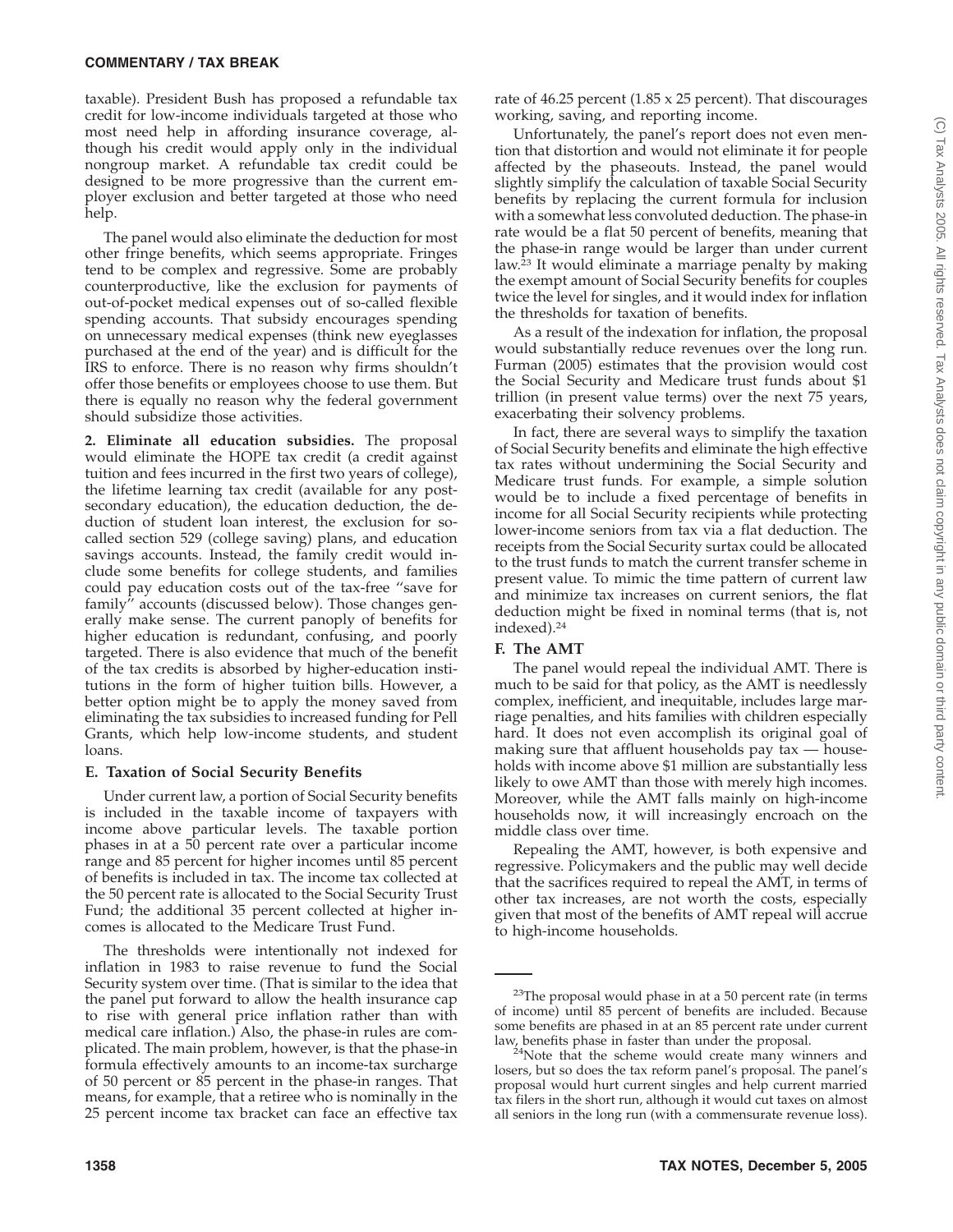Rather than being repealed, the AMT could be retargeted at very high-income taxpayers and aggressive tax shelterers. Burman, Gale, and Rohaly (2005) consider an option that would allow dependent exemptions and personal nonrefundable tax credits, eliminate the AMT exemption phaseout, and index the exemption from its 2005 level starting in 2006. Those reforms could be paid for by increasing the 28 percent AMT bracket to 33.5 percent (which would increase taxes only for those with incomes above the AMT exemption phaseout, an income level of \$330,000 for couples after 2005) and eliminating the preferential rates for capital gains and dividends under the AMT. Because the differential in tax rates between capital gains and dividends and other income is the linchpin of most individual tax shelters, including gains and dividends in the AMT base would discourage tax sheltering.25

Under current law, this option would raise about \$9 billion over the next 10 years.<sup>26</sup> The option would be highly progressive, cutting overall taxes on those with incomes under \$500,000 and raising taxes on higher income filers. It would reduce the number of AMT taxpayers in 2010 by 90 percent — 99 percent for those with incomes between \$50,000 and \$75,000. It would reduce the number of AMT taxpayers among those with incomes between \$500,000 and \$1 million by 8 percent and would more than double the number of taxpayers with incomes exceeding \$1 million subject to the tax.

In contrast, repealing the AMT entirely, as the panel proposes, would reduce revenues by \$670 billion under current law, or \$1.2 trillion if the Bush tax cuts are made permanent (consistent with the panel's baseline).

## **G. Targeted Saving Accounts**

The proposal would replace the existing panoply of saving options with three saving vehicles and a refundable savers credit. "Save at work" accounts would unify the rules for all employer-provided defined contribution and 401(k)-type plans and would encourage ''automatic'' structures.<sup>27</sup>

Tax-preferred saving outside of employer-provided plans would be accomplished via ''save for retirement'' and ''save for family'' accounts. Save for retirement accounts would replace all non-work-based retirement saving plans (for example, IRAs and Keoghs), taxpreferred annuities, executive deferred compensation plans, and so forth, with a Roth IRA structure. The accounts would have no income eligibility limits and could receive up to \$10,000 (or wages, whichever is lower) in contributions per year. Contributions would

<sup>26</sup>The option might raise more revenue in the context of the SIT because individual-level taxation of capital gains and dividends would decline under the proposal relative to current law. 27There are no proposed changes to defined benefit plans.

not be tax deductible, but funds could be withdrawn tax-free and penalty-free on death, disability, or turning 58. ''Save for families'' accounts would replace all other tax-preferred savings accounts (for example, Coverdell education savings accounts, 529 (college saving) plans, health saving accounts, and so forth) with a similar Roth structure that would have no income eligibility limits and allow each account to receive \$10,000 per year in contributions, with funds withdrawn tax-free and penalty-free for health, education, purchase of a primary home, or retirement. Up to \$1,000 per year could be withdrawn tax-free for any purpose (for example, hardship, vacation, and so forth). Other nonqualified withdrawals would be subject to tax on accumulated earnings plus a 10 percent penalty tax.

The savers credit would be made refundable, with the match rate set at 25 cents for every dollar contributed to a tax-preferred account up to \$2,000. Married couples with qualifying accounts in each spouse's name could claim tax credits for each account. The credit would phase out between \$15,000 and \$25,000 of income for singles and \$30,000 and \$40,000 for married couples.

# *The panel's proposals on saving mix some very good ideas with some very unattractive ones.*

The panel's proposals on saving mix some very good ideas with some very unattractive ones. The proposal to encourage automatic 401(k) structures builds on research that shows that participation and contribution choices in 401(k) plans depend on how options are framed for participants. If participation is automatic, while allowing workers the choice of opting out, many more workers "choose" to participate than if they have to make a positive election. Similarly, decisions about contribution levels, investment allocations, and whether to roll over a pension into a new tax-free retirement account may well depend on whether optimal decisions are made by default or have to be elected. In automatic 401(k)s, each of those choices would be set at defaults that were pro-saving and prudent. Employees could still override those choices, but unless they act the default choices would prevail. Thus, for example, workers could be automatically enrolled, have their contribution levels automatically rise over time as their salaries rose, have their funds automatically invested in a balanced, lowcost investment fund, and have balances automatically rolled over into tax-preferred accounts when they leave a job. (See Gale, Iwry, and Orszag (2005) for additional discussion.)

The savers credit proposal would make the credit more understandable; evidence suggests that this would raise take-up of the credit (Duflo et al. 2005a, b). Making the credit refundable would usefully target it toward lower-income households who otherwise would not receive any incentive to save. The proposal would also get rid of the ''cliff'' structure of the current savers credit, under which, in some circumstances, a \$1 increase in

<sup>&</sup>lt;sup>25</sup>Indeed, income from capital gains was the single largest AMT preference item before the 1986 act taxed those gains at the same rate as ordinary income and eliminated the preference. When the differential in rates of taxation on capital gains versus other income increased after 1986, capital gains were not reestablished as an AMT preference. As a result, the current AMT does not generally close loopholes created by the prefer-<br>ential taxation of capital gains (Burman, Gale, and Rohaly 2005).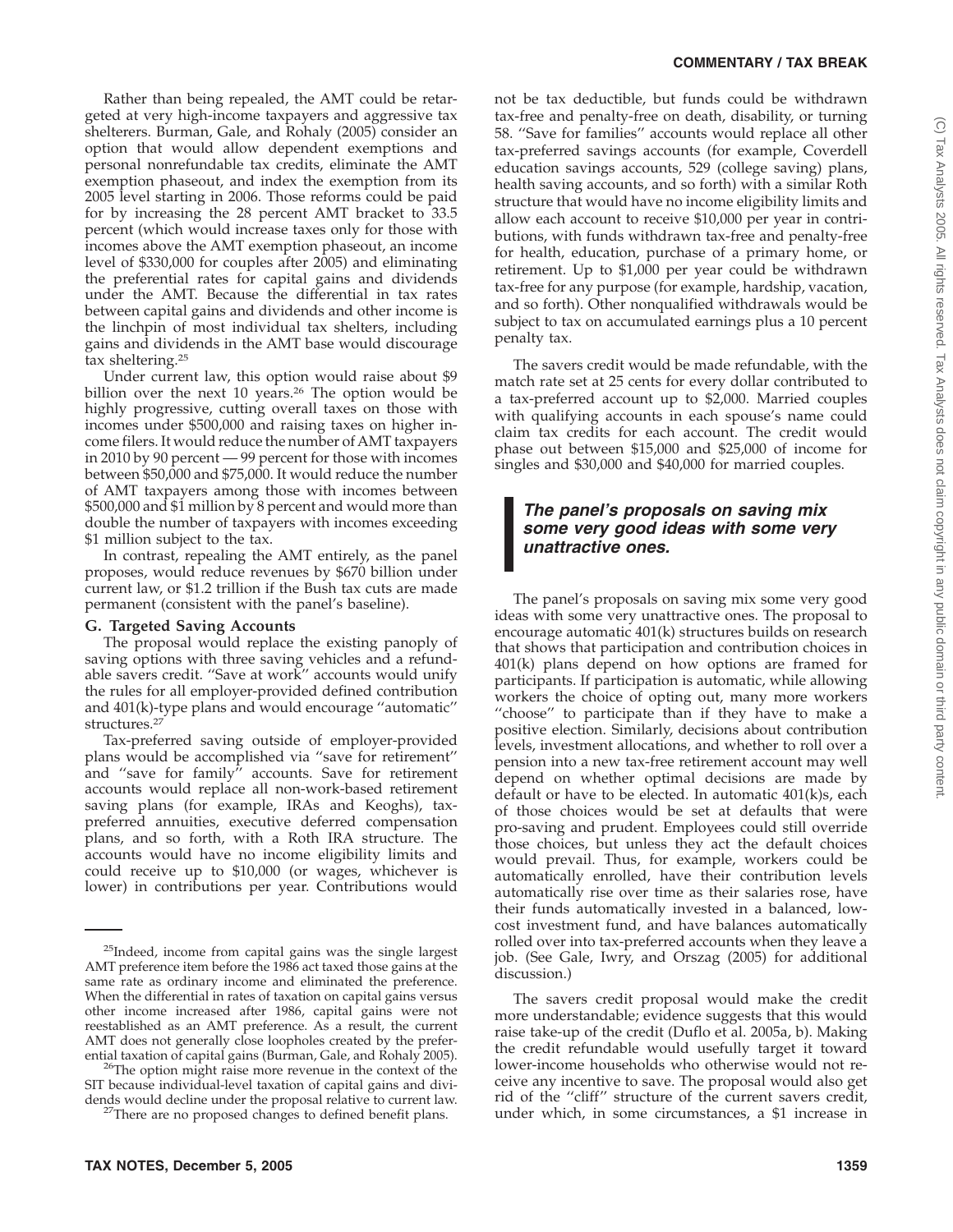contributions to tax-preferred saving can generate an increased government match of several hundred dollars.28

The new expanded tax-free savings accounts, however, are ill-advised. First, they are regressive relative to current law, and they would mainly involve removing the income eligibility limits and raising overall contribution limits. Second, they would reduce the attractiveness of the employer-based pension system. In particular, the very generous contribution limits and income eligibility rules for the save for retirement and save for family accounts would discourage some small and medium-size employers from offering pensions. (If, for example, a married business owner with two children can set aside \$60,000 per year tax-free, why bother setting up a 401(k) plan for the business's employees?) Third, they would not generate much in the way of new saving. Evidence suggests that most contributions to tax-preferred accounts by very-high-income households come from existing taxable accounts, rather than new saving, and the accounts would provide a large and growing tax shelter (especially if the estate tax is permanently repealed). The resulting decline in pension coverage noted above would likely reduce overall participation rates in employerbased tax-deferred saving plans, among precisely the low- and middle-income households who both need to save for retirement and for whom contributions to taxdeferred accounts represent new saving. Fourth, the proposals represent a massive budget gimmick — they have little or no revenue loss over the next few years, but massive revenue losses in the future. Burman, Gale, and Orszag (2003) estimated that future revenue losses attributable to a similar proposal for lifetime and retirement savings accounts could amount to 0.5 percent of gross domestic product or more on an annual basis.29 That would be the equivalent of a \$50 billion per year tax cut in today's economy. Another proposal in the report to allow taxpayers to roll over balances in traditional IRAs into save for family accounts would increase revenues in the short run at the expense of much bigger revenue losses in the future. (Burman, Gale, and Orszag 2003.) The panel considers the three saving proposals to be

linked, but they could be easily separated. In particular, paring back the Roth limits to \$4,000 (the current limit) would be a good idea. Similarly, replacing the panoply of targeted savings accounts with a small (say, \$2,000 per year) save for family account would be a meaningful simplification without generating huge new tax shelter opportunities.

Two additional comments: First, the panel would restrict the tax preferences for life insurance and deferred compensation, which is a welcome change in itself. That would close sizable loopholes in the current tax code. Second, the panel appears to have missed an opportunity to repeal existing tax rules that encourage or subsidize workers who invest their 401(k) contributions in their own employer's stock — a risky proposition that has resulted in catastrophic losses for workers when their employers fail (as, for example, when Enron failed).

#### **H. Interest, Dividends, and Capital Gains**

The panel would retain the taxation of interest receipts as ordinary income, but would change the individual income tax treatment of dividends and capital gains. The share of a corporation's dividends that would be taxable to the individual recipient is equal to the share of the corporation's worldwide income that would be taxable in the United States (including all domestic income and foreign passive income). All realized capital gains would be taxed as ordinary income except gains on corporate stocks (technically, equity in ''large'' businesses, as defined below) held more than one year, which would receive a 75 percent exclusion (and so would be taxed at a maximum rate of 8.25 percent).30

Those proposals are the individual side of the panel's proposals for corporate integration. On the corporate side, the panel would remove almost all corporate tax expenditures, except for accelerated depreciation, and as discussed below, would move to a territorial system, in which foreign profits would not be subject to tax in the United States. The hope is that, by eliminating corporate tax expenditures and taxing dividends to the extent that foreign income is not taxed, the proposals would reach the twin goals of taxing all corporate income once and taxing that income only once.

The proposal seems likely to achieve the goal of taxing corporate income at most once — that is, in eliminating the remaining double taxation that exists. The only possible source of double taxation would be on capital gains on corporate stock, but any such ''double taxation'' would be tiny, because the statutory tax rate on capital gains would be so low, and also because the ability to defer gains realizations and to match the timing of realizations of gains and losses reduces the effective tax rate even further.

It is less clear, however, whether the proposal would be successful in the goal of taxing all corporate income at least once. While the proposal eliminates corporate tax expenditures, it retains the deductibility of interest that is the source of so much tax mischief. It is not apparent, and

<sup>28</sup>Under current law, for example, a married taxpayer with AGI below \$30,000 would receive a 50 percent credit on all contributions, whereas the same taxpayer with AGI between \$30,000 and \$32,500 would receive a 20 percent credit on all contributions. As a result, a married taxpayer who had made a contribution of, say, \$500 and had AGI of \$30,100 would receive a credit of \$100 (20 percent of \$500). If the couple contributed another \$100 to a traditional IRA, AGI would fall to \$30,000 and the entire \$600 of contributions would receive a 50 percent credit, so the household would obtain \$300. Thus, an additional \$100 contribution would net the household an extra \$200 in

credits. 29The original 2003 proposal for retirement saving accounts and lifetime saving accounts (LSAs) would have limited annual contributions to \$7,500 per year, compared with \$10,000 in the panel proposal. But LSA balances could be withdrawn for any purpose, so participation rates in LSAs would be substantially higher than in save for family accounts. As a result, the earlier proposal would plausibly have generated more tax avoidance than the panel's Roth accounts.

<sup>&</sup>lt;sup>30</sup>The treatment of capital gains on housing is discussed in Section III.C above.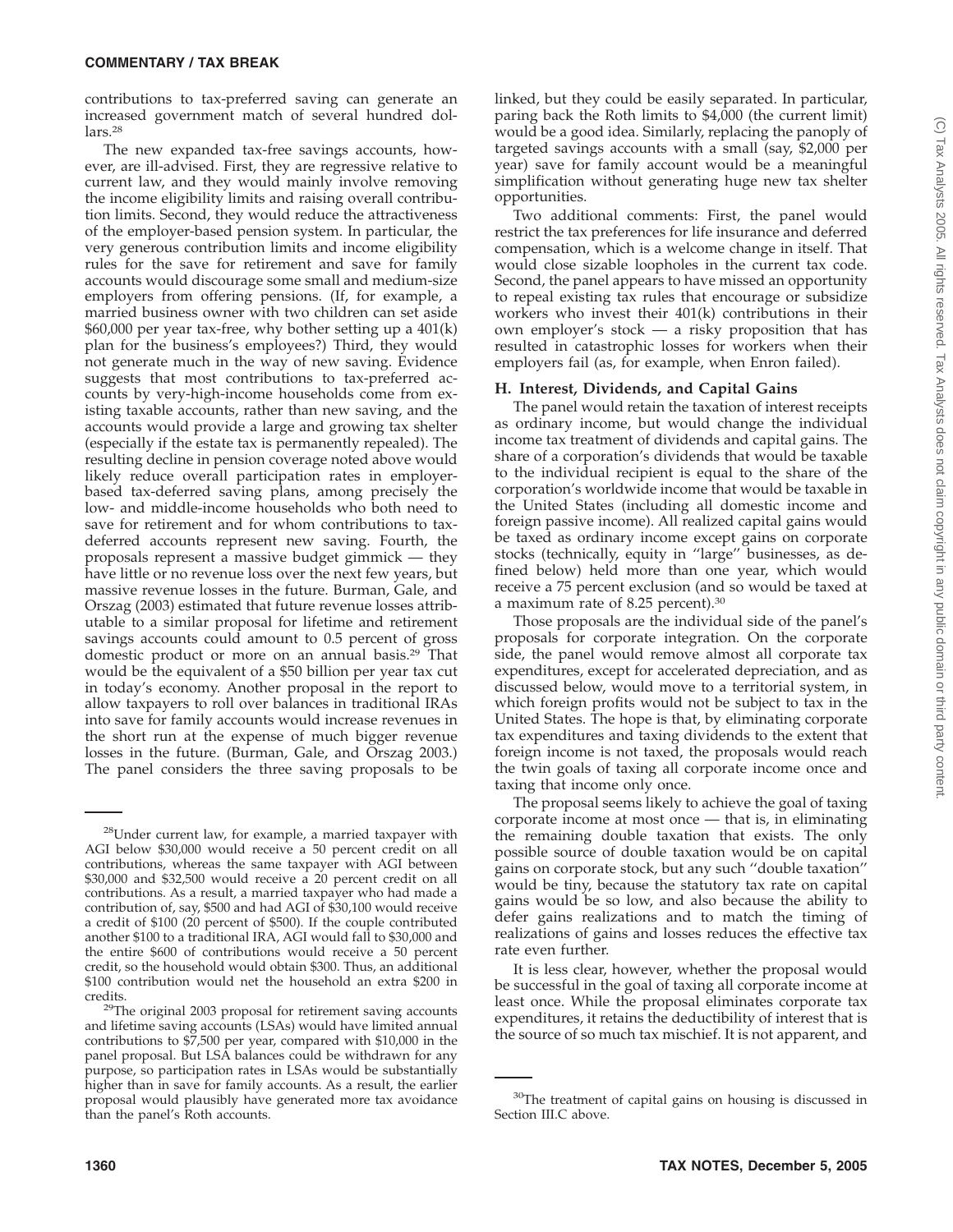the panel does not explain, how the proposals would reduce corporations' ability to finance transactions in a way that largely reduces or eliminates tax liability, based on careful manipulation of debt and equity instruments. (See Kleinbard (2005) for discussion of how that can occur under the current system.) Also, the proposal discussed below, to tax only domestic-source income will provide corporations with potentially huge new opportunities to shelter domestic income in foreign tax havens.

Another concern with the corporate integration proposal is the granting of dividend tax relief and capital gains relief on the return to already existing capital. There is little reason to give that relief to owners of old capital, who bought their shares knowing they were subject to double taxation and hence paid less than they would have had to under an integrated system. There is almost no efficiency or equity purpose to the windfall gain provided, and the loss in revenue requires higher tax rates with a corresponding efficiency cost. It is possible that an immediate reduction would improve the shortterm reallocation of capital, but those effects seem small relative to the costs involved. Also, with an increasing share of equity shelterable over time because of the large Roth saving vehicles noted above, the biggest reduction in the effective tax rate on dividends and capital gains from the proposals to cut dividend and capital gains taxes would come in the short run. In the long run, the rates would fall anyway because of the increase in tax-sheltered accounts. As a result, while the dividend and capital gains tax cut provisions provide windfalls, they would do little to spur economic growth. In its discussion of the GIT proposal, the panel proposes taxing the windfall gains that would accrue on the transition to the new system. It is unclear why a similar proposal is not offered under the SIT to tax the windfall gains of existing holders of stocks and recipients of dividends.

The corporate integration proposal also generates interesting questions for investors trying to allocate their assets to tax-preferred and taxable accounts. Essentially, there would be less reason to hold equity in tax-preferred accounts under the proposal than under current law.

Finally, given the generous Roth IRA treatments and the reduction in taxes on dividends and capital gains, a reasonable question is how much capital income would be taxed at all at the individual level under the proposal.

## **I. Business Taxes**

One of the more sweeping (but much less detailed) parts of the panel's report would change the taxation of businesses in several fundamental ways. Under the panel's proposals, businesses would be divided into three categories — small, medium, and large — with different rules for each.

Small businesses (with annual revenues up to \$1 million) would report income based on cash flow accounting. That appears to imply that interest payments and state and local tax payments would be deductible. Small businesses would expense all investments, except buildings and land. Their profits would be taxed at ordinary individual income tax rates, rather than at the lower statutory rates on capital gains and dividends. Small businesses would be required to have a business

bank account. The bank and the business's credit card company would send an annual account summary to the business and the IRS.

Medium-size businesses (annual revenues up to \$10 million) would depreciate rather than expense their investments, but would have only four categories of assets, and would have greatly simplified depreciation and inventory reporting rules. Profits would be taxed at ordinary individual income tax rates.

Large businesses, with annual revenues above \$10 million, would face a flat 31.5 percent tax rate on a base that eliminates almost all corporate tax expenditures, including the deduction for state and local taxes. Owners of those corporations could obtain dividend relief to the extent that the firms' income is subject to U.S. taxation. Note that this would require those firms to publicly report their domestic and foreign income, which would be a plus in itself. Large partnerships as well as corporations would pay tax under this regime, eliminating the incentive to organize as a partnership rather than a corporation. Smaller businesses could choose to pay the tax and get the dividend exclusion benefit.

Those proposals provide innovative options and could potentially simplify many aspects of business income taxation, but they also raise a number of issues.

First, the plan leaves in place the existing rules distinguishing, or attempting to distinguish, debt from equity. That is a major source of complexity in the current code and it means that, as noted above, it may not be possible to tax all corporate income at least once. A crucial implication is that, despite the large number of changes to the taxation of business income (and housing income as noted above), there is very little change under the SIT in the *relative* taxation of owner-occupied housing, corporate investment, and noncorporate investment (Figure 6-4, p. 130, in the report). Large differences — and the distortions they imply — would still remain. Some of the effects estimated by the panel appear to be puzzling, or at least surprising. Owner-occupied housing, already favored in the current system, would face a *lower* effective tax rate under the SIT (presumably because the effect of extending the mortgage credit to more lower- and middle-income households exceeds the effect of capping the level and rate at which high-income households can benefit). Perhaps even more surprisingly, the effective tax rate on noncorporate businesses would *rise* and would be about 18 percent, despite the more generous depreciation rules for small and medium-size businesses described above.

Moreover, it appears that the data reported in Figure 6-4 focus only on federal taxes. But recall that the proposals would repeal the state tax deduction for large companies; that means that the net effective tax burden would fall by less than reported in the table and could actually rise for some corporations.31

<sup>&</sup>lt;sup>31</sup>Precise calculations of effective tax rates are not available, but calculations of statutory rates can give a flavor of the effects. For example, the proposed statutory federal marginal tax rate on corporate income, 31.5 percent, would be 10 percent lower than the current 35 percent rate, but corporations would lose the **(Footnote continued on next page.)**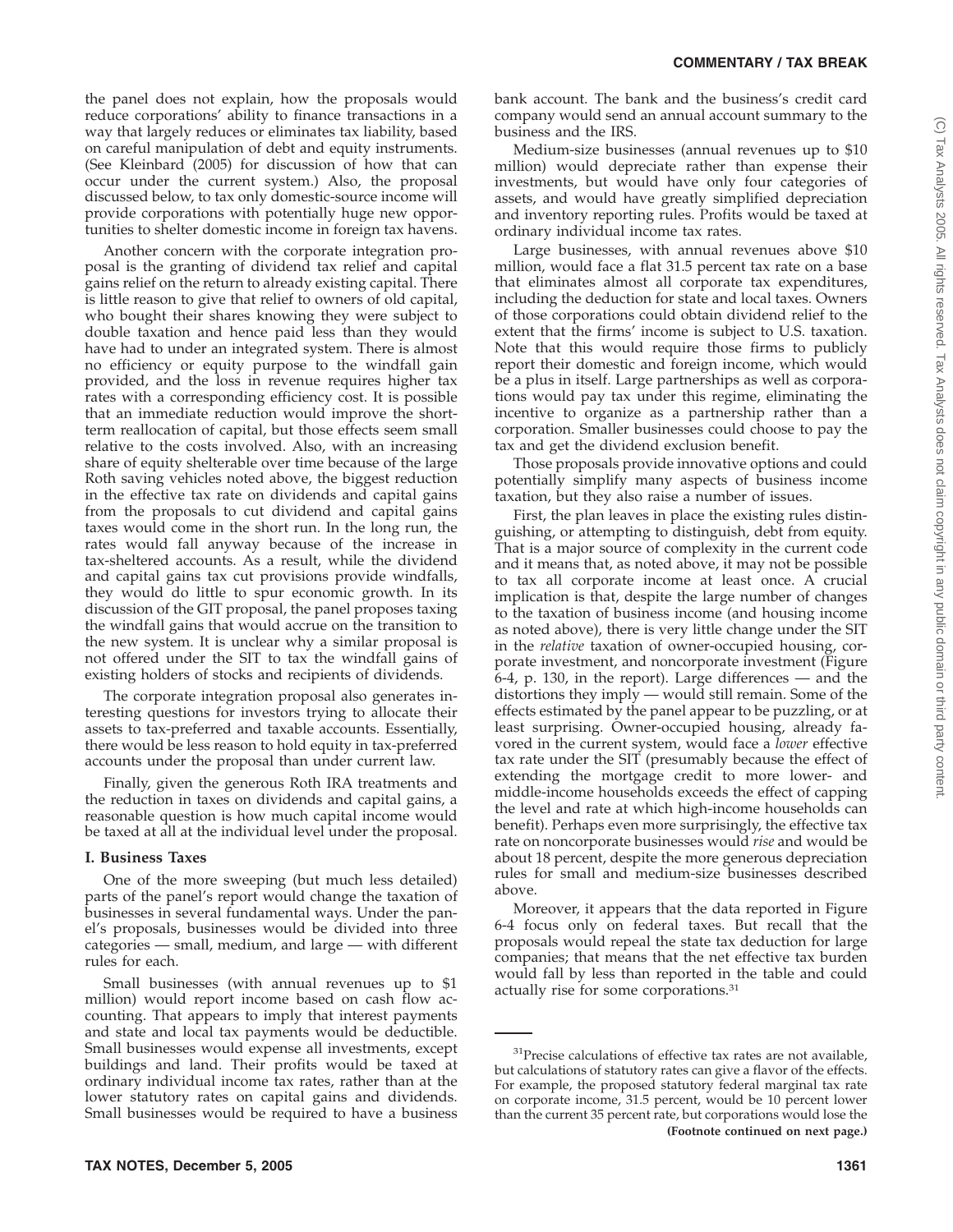Under the proposal, small businesses (as defined above) would be able to expense investment as well as deduct interest payments. That creates negative effective tax rates on investments. In the discussion of the GIT, for example, the panel report (p. 164) notes that: ''allowing both expensing of new investments and an interest deduction would result in a net tax subsidy to new investment. Projects that would not be economical in a no-tax world might become viable, just because of the tax subsidy. This would result in economic distortions and adversely impact economic activity.'' That is exactly what would happen under the SIT for small businesses.

Also, there will be an incentive for proprietors to try to channel compensation through closely held corporations and recharacterize it as tax-free dividends. Even if some of the profit is taxed at the company level, it would be taxed at less than the top individual income tax rate (a 31.5 percent corporate rate versus a 33 percent maximum individual income tax rate).

Another potentially significant concern is that the differing tax rules by level of receipts, combined with the fact that delineating the boundaries of a ''business'' is a malleable concept in practice, lead to obvious questions and concerns about how businesses are defined, how and whether one can create a new business, how one firm that is changing size over time qualifies for tax status, and so forth. (See Shaviro 2005.)

Finally, the treatment of state and local income and property tax payments merits discussion. The proposal would raise a substantial amount of revenue by eliminating the deduction for large businesses. However, to the extent that state and local taxes are payments for services provided by the public sector, business tax payments *should* be deductible. Using the example in the state and local discussion above, if an individual paid for a company to remove the trash, it would not expect a deduction, but for a business the same purchase of garbage collection would (and should) qualify as a deductible expense. Thus, to the extent that subfederal payments are buying services, they should be deductible for businesses. Likewise, for owners of rental property, property taxes are a cost of doing business and should be deductible.

## **J. International Issues**

The proposal would move the U.S. income tax to a territorial system: Active foreign business income would not be subject to U.S. taxation, nor would the expenses associated with generation of the income abroad be deductible. Foreign passive income would be subject to U.S. taxation (and would be included in the calculation, for dividend tax purposes, of the share of total corporate income that was subject to U.S. taxation).

The proposal is not described in any detail in the report; that is why the sheltering opportunities are described above as ''potentially huge.'' The workings of a territorial system in general depend sensitively on the strictness of the allocation rules for income and expense. Clearly, firms would have incentives to shift income offshore and shift expenses onshore. The ability to limit those transactions is open to question. Of particular concern, given the discussion in the report, is the fact that active foreign income would apparently not have to be taxed in the foreign country to be exempt from U.S. tax. (For more discussion, see Sheppard 2005.)

The proposal would also define a firm as a U.S. company if its main operations were in the United States, even if its headquarters are not. It is hard to see why that is not already U.S. law.

## **IV. Growth and Investment Tax Plan**

The panel's second proposal is called the GIT plan. For tax aficionados, the plan can be described as David Bradford's X tax, plus an individual-level 15 percent surcharge on capital income. For nonexperts, the plan will look like a confusing mélange of provisions.<sup>32</sup>

## **A. Introduction and Common Features**

Table 3 on the next page shows that almost all of the features described in sections III.A to III.G would be the same under the GIT, except for tax rates, which would be set at 15 percent, 25 percent, and 30 percent, with the brackets shown in Table 4 on p. 1364.

The other exception is that the save at work accounts (that is, 401(k) plans) would be converted to being Roth-style accounts for which the contributions are not deductible and the withdrawals not taxable. That change may appear innocuous, but it is quite insidious. It would have no effect on long-term revenues (or could possibly hurt long-term revenues, because the effective amount that can be sheltered in a Roth plan is larger than the effective amount that can be sheltered in a traditional, front-loaded plan with the same contribution limit (see Burman, Gale, and Orszag 2003). But it would have the effect of raising hundreds of billions of dollars within the 10-year budget window (because the deductions for 401(k) contributions would be denied) but losing the same hundreds of billions of dollars (or more) in present value in revenues beyond the 10-year budget window (because the taxation of  $401(k)$  withdrawals would be eliminated). Thus, long-term revenue under the GIT would be even lower than long-term revenue under the SIT, as discussed below. Also, because the deduction for 401(k) contributions is denied under this plan, the GIT would ''look'' more progressive than it is if the distributional analysis examines current-period tax revenues. Thus, switching the save at work accounts to backloaded generates misleading results for the revenue and distri-

deduction for state and local taxes under the proposal. As a result, the combined state and federal statutory rate — assuming a state corporate income tax rate of 5 percent — would fall from 38.25 percent under the current system (0.35 +(1-0.35)\*0.05) to 36.5 percent (0.315+0.05) under the proposal, a decline of just 4.5 percent. For manufacturers, who currently face a 32 percent rate, the combined federal and state statutory rate would be higher under the proposal than under current law.

<sup>32</sup>Deloitte Tax LLP Tax Policy Services Group (2005) raises the issue of whether the X tax is constitutional. We do not explore that issue here.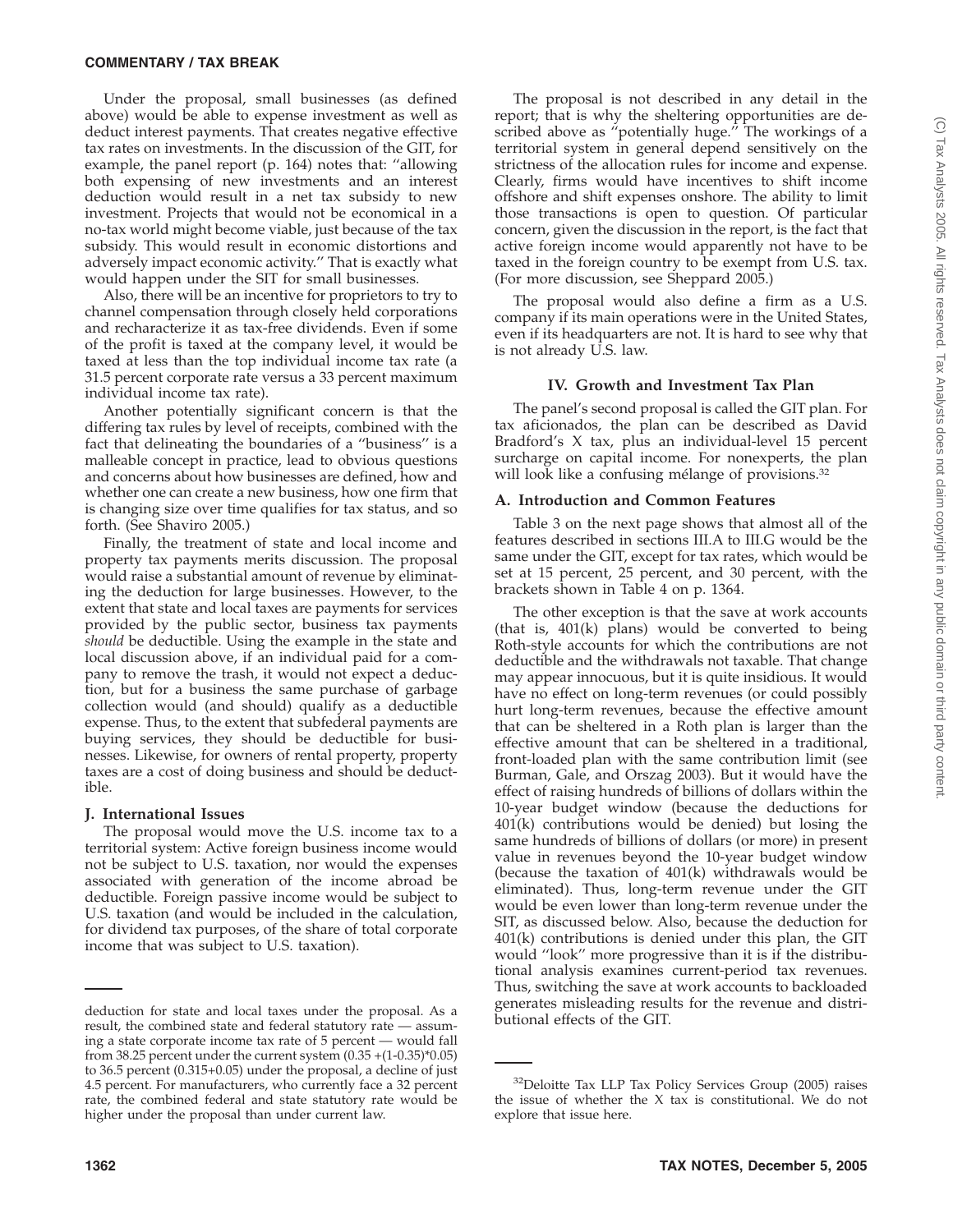| Table 3. Summary of Major Provisions in Growth and Investment Tax Plan                       |                                                                                                      |  |  |  |  |
|----------------------------------------------------------------------------------------------|------------------------------------------------------------------------------------------------------|--|--|--|--|
| <b>Provisions</b>                                                                            | Proposal                                                                                             |  |  |  |  |
| <b>Households and Families</b>                                                               |                                                                                                      |  |  |  |  |
| <b>Tax Rates</b>                                                                             | Three tax brackets: 15%, 25%, 30%                                                                    |  |  |  |  |
| <b>AMT</b>                                                                                   | Same as SIT                                                                                          |  |  |  |  |
| Personal exemption, head of household filing status, standard<br>deduction, child tax credit | Same as SIT                                                                                          |  |  |  |  |
| Earned income tax credit                                                                     | Same as SIT                                                                                          |  |  |  |  |
| Marriage penalty                                                                             | Same as SIT                                                                                          |  |  |  |  |
| <b>Other Major Credits and Deductions</b>                                                    |                                                                                                      |  |  |  |  |
| Home mortgage interest                                                                       | Same as SIT                                                                                          |  |  |  |  |
| Charitable giving                                                                            | Same as SIT                                                                                          |  |  |  |  |
| Health insurance                                                                             | Same as SIT                                                                                          |  |  |  |  |
| Education                                                                                    | Same as SIT                                                                                          |  |  |  |  |
| State and local taxes                                                                        | Same as SIT                                                                                          |  |  |  |  |
| <b>Individual Savings and Retirement</b>                                                     |                                                                                                      |  |  |  |  |
| Defined contribution plans                                                                   | Same as SIT, except backloaded                                                                       |  |  |  |  |
| Defined benefit plans                                                                        | Same as SIT                                                                                          |  |  |  |  |
| Individual retirement accounts                                                               | Same as SIT                                                                                          |  |  |  |  |
| Education savings plans, health savings plans, savers credit                                 | Same as SIT                                                                                          |  |  |  |  |
| Dividends received                                                                           | Taxed at 15%                                                                                         |  |  |  |  |
| Capital gains received                                                                       | Taxed at 15%                                                                                         |  |  |  |  |
| Interest received (other than tax-exempt municipal bonds)                                    | Taxed at 15%                                                                                         |  |  |  |  |
| Social Security benefits                                                                     | Same as SIT                                                                                          |  |  |  |  |
| <b>Small Business</b>                                                                        |                                                                                                      |  |  |  |  |
| Rates                                                                                        | Sole proprietors taxed at individual rates (top rate of 30%);<br>other small businesses taxed at 30% |  |  |  |  |
| Recordkeeping                                                                                | Business cash flow tax                                                                               |  |  |  |  |
| Investment                                                                                   | Expensing                                                                                            |  |  |  |  |
| <b>Large Business</b>                                                                        |                                                                                                      |  |  |  |  |
| Rates                                                                                        | 30%                                                                                                  |  |  |  |  |
| Investment                                                                                   | Expensing                                                                                            |  |  |  |  |
| International taxation                                                                       | Border-adjusted                                                                                      |  |  |  |  |
| Corporate AMT                                                                                | Same as SIT                                                                                          |  |  |  |  |
| Source: President's Advisory Panel on Federal Tax Reform (2005) and Tax Policy Center.       |                                                                                                      |  |  |  |  |

# **B. Interest, Dividends, and Capital Gains**

A major difference between the GIT and the SIT is that interest, dividends, and capital gains would be taxed at a flat 15 percent rate under the GIT. This provision would likely end up taxing little capital income, in part because the Roth saving incentives described in Section III.G above would be available under the GIT to shelter large amounts of capital income. In addition, however, the presence of those taxes could create the need for antideferral rules, because businesses could otherwise shelter income from the capital taxes by retaining the funds in the business (see Shaviro (2005) for further discussion). In endorsing the GIT rather than the X tax, the panel may well have been responding to the need to address perceptions of fairness — namely, that under the  $X$  tax, capital income tax is collected at the firm level, and individuals receiving that income would not send a check to the government. For purposes of a document outlining tax options, however, it probably would have been more helpful to focus on the merits and drawbacks of the X tax as a stand-alone tax.

## **C. Businesses**

The easiest way to think of the business tax in the GIT is as a 30 percent subtraction-method VAT that also allows deductions for wages and other compensation. Investments would be expensed. Interest and other financial inflows would not be taxed, nor would deductions for interest payments be allowed. The coupling of expensing with repeal of interest deductions is essential for reasons discussed above. Losses would be carried forward with interest. There are a number of well-known difficulties in taxing financial services under such a tax, which the report discusses but does not resolve.

## **D. International**

The panel recommends implementing the GIT as a destination-based tax, under which exports would be exempted from the tax and deductions for import costs would be denied. It argues that this would reduce transfer pricing issues. It also recognizes, however, that those border tax adjustments might be viewed as illegal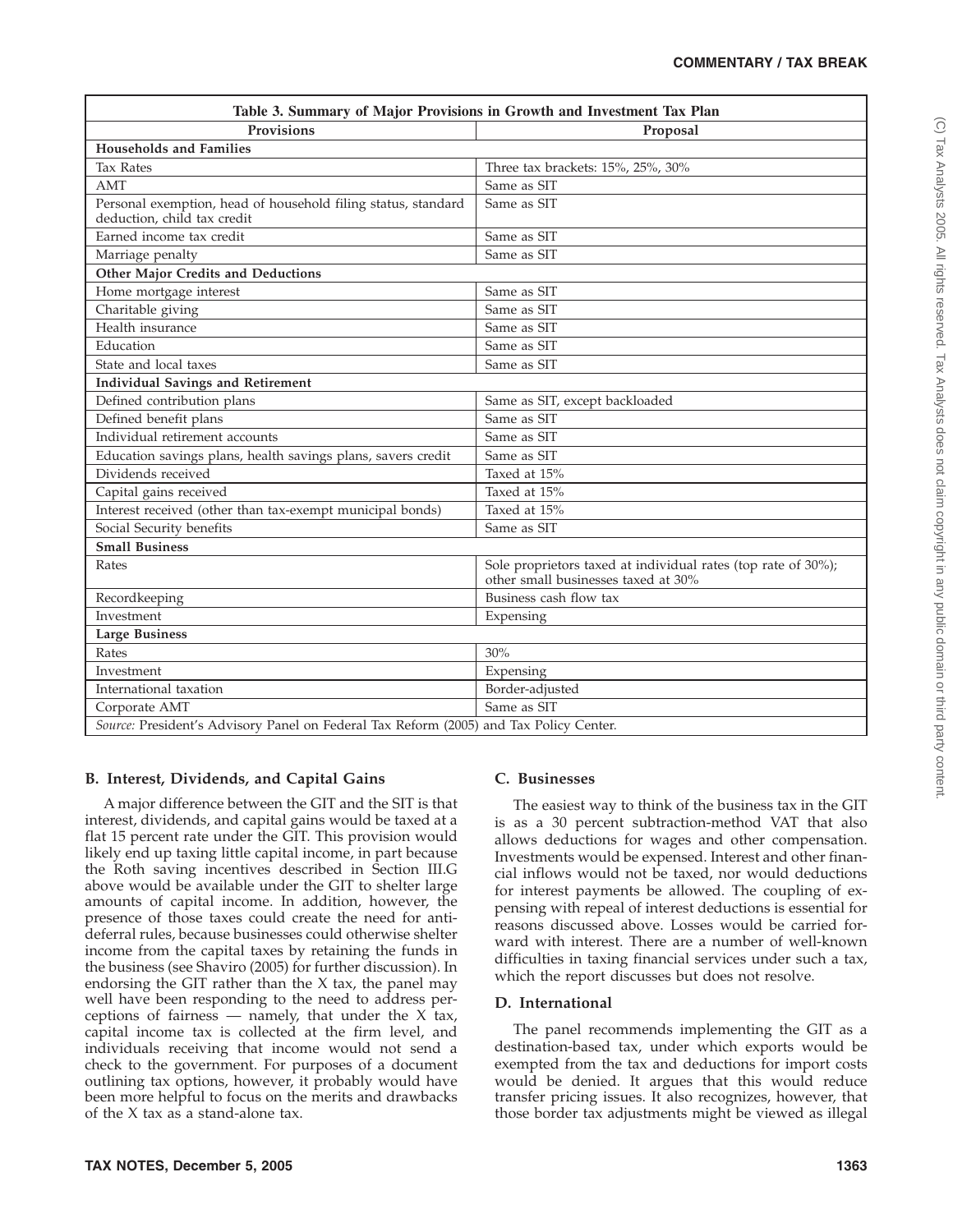| Table 4. Tax Rates Under the Growth and Investment<br><b>Tax Plan</b>          |           |          |                |           |  |  |  |
|--------------------------------------------------------------------------------|-----------|----------|----------------|-----------|--|--|--|
| Rate                                                                           | Unmarried |          | <b>Married</b> |           |  |  |  |
| 15%                                                                            | \$0       | \$40,000 | \$0            | \$80,000  |  |  |  |
| 25%                                                                            | \$40,001  | \$70,000 | \$80,001       | \$140,000 |  |  |  |
| 30%                                                                            | \$70,001  | or more  | \$140,001      | or more   |  |  |  |
| Source: President's Advisory Panel on Federal Tax Reform<br>(2005), Table 7.3. |           |          |                |           |  |  |  |

under the General Agreement on Tariffs and Trade (even though they are legal under an analytically similar VAT).

## **E. Transition**

To ease transition burdens, the panel would offer an import tax credit that is phased out over time, and would offer transition relief to holders of existing mortgages, holders of existing depreciation allowances, and those who have deductible interest payments. It also suggests the taxation of windfall gains that arise from this proposal (that is, for people receiving interest payments).

## **V. Revenue Effects**

#### **A. Show Me the Money!**

The first bullet point in the report's executive summary states that ''the fundamental purpose of our tax system is to raise revenues to fund government'' (p. xi). One might naturally think, then, that the report would pay significant attention to revenue issues and discuss the revenue effects openly and consistently. If so, one would be disappointed.

*One might naturally think that the report would pay significant attention to revenue issues and discuss the revenue effects openly and consistently. If so, one would be disappointed.*

There are, in fact, no revenue tables in the 272-page report. Also, there are a number of statements that are simply wrong. A letter that is addressed to the Treasury secretary and is signed by all nine members of the reform panel states that ''our recommendations have been designed to raise approximately the same amount of money as the current tax system.'' That is simply a false statement (unless the ''current system'' is defined to mean not current law, but also a number of tax cuts that the president has proposed and Congress has repeatedly rejected, including some provisions that have never been U.S. law and would in fact represent significant departures from all previous tax law). As discussed below, the recommendations would raise about \$1.4 trillion less than the current system over the next decade, by the administration's own estimates. The misleading claim of revenue neutrality is repeated on p. 42 and again on p. 149.

The panel attempts to downplay the loss in revenue by pointing out that the administration's baseline revenue is only 1 percent below the CBO's baseline revenue. That is comparing apples and oranges, though. The comparison with CBO says nothing about the effects of the proposals on long-run receipts and a lot about the return of ''Rosy Scenario'' to Office of Management and Budget. The administration's baseline is so bountiful because administration forecasters assume higher growth than the nonpartisan CBO and make a variety of other assumptions as well. Both the administration and the CBO project that the baseline used by the administration would cut taxes by at least \$1.4 trillion over the next decade relative to current law and would reduce revenues in 2015 by \$300 billion, or more than 1.5 percent of GDP.<sup>33</sup>

The shoddy treatment of revenue analysis in the report is disturbing, especially given the panel's own admission that the primary purpose of a tax system is to raise revenues, and it mars an otherwise constructive report. The mere fact that the panel does not want to indicate the revenue effects of its proposals should raise red flags. Perhaps all of the misstatements about revenues are merely typos. One could be more certain that those gross misstatements about such a fundamental issue were mere oversights if the report had been more open about the revenue estimates elsewhere in the report and had not tried to obfuscate the issue with misleading "apples" to "oranges" comparisons of CBO and administration baselines. But in the absence of any revenue tables in the report, and a series of misleading statements in the report, one has to wonder what is going on. In short, although the panel may have been required to use a particular baseline, it was not required to obfuscate or confuse the revenue discussion.

## **B. Analysis**

As a result of those issues, although the executive order required that the plans be ''revenue neutral,'' the report's claim that the plans are revenue-neutral needs to be taken with a very large grain of salt. A proposal can be revenue-neutral only relative to some other option and over some time period, and every proposal — even for a  $\text{tax cut}$  — is "revenue neutral" relative to some baseline. Thus, a ''revenue neutral'' proposal can represent a big tax cut relative to the current system if the chosen baseline incorporates such a tax cut. For example, if the baseline is a world with no taxes, a proposal that eliminated all taxes would be ''revenue neutral.''

The panel understood ''revenue neutral'' to mean over the next 10 years and relative to a baseline that *assumes that all of the recent Bush tax cuts are made permanent and all of the president's budget proposals are enacted.* The latter includes retirement saving accounts and lifetime saving accounts, which represent massive increases in Roth-style accounts for retirement saving and for any form of saving.

That merits several comments. First, it means the reform plans would raise significantly less revenue than current law. Making the Bush tax cuts permanent and enacting the other changes would reduce revenues by \$1.4 trillion over the next decade and by about \$300

<sup>33</sup>*See* OMB (2005, Table S-9) and CBO (2005).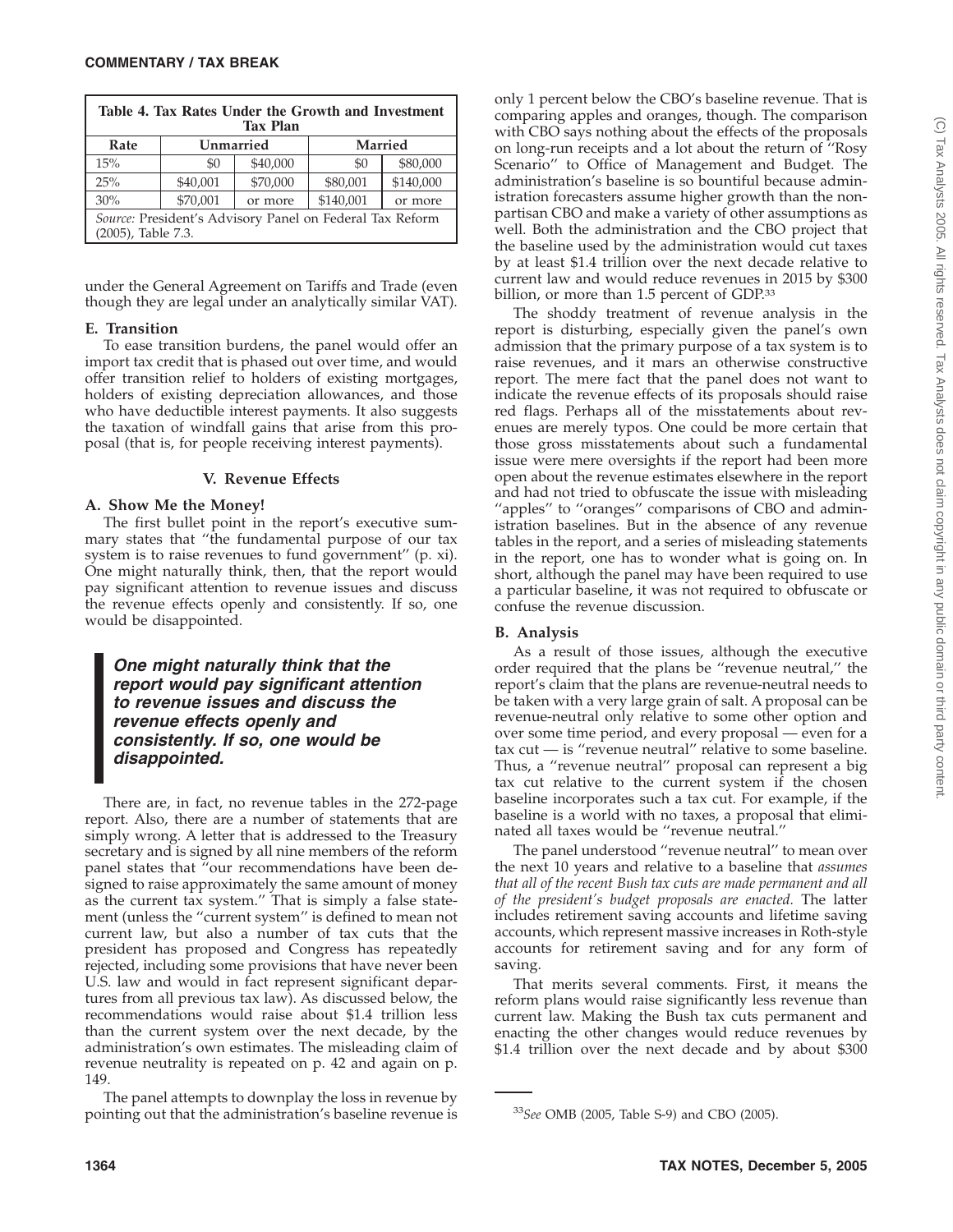billion in 2015 alone, relative to current law. Over the next 75 years, making the tax cuts permanent would reduce revenue by more than three times the shortfall in Social Security and would require reductions in federal spending that are well beyond the realm of anything that has been enacted, proposed, or even discussed in recent years (Gale and Orszag 2005). So even if the panel's plans met their own revenue baseline, they would fall far short of current-law revenue. Whether to enact tax cuts of the magnitude implied by the baseline is a central issue in tax policy, not an assumption to be swept under the rug.

Second, the panel says that the revenue profiles from its proposals would be flatter over time than the baseline it uses. Although there is no evidence presented to support that assertion, it seems plausible. Revenues grow as a share of GDP under the panel's baseline because the AMT is assumed to take in more and more revenue over time. By repealing the AMT, the panel either had to find another revenue source that rose significantly over time, or had to have a flatter time profile of revenues. If it indeed is a result of the panel's proposals, the flatter profile has two important implications. First, it means that even if the plans are revenue-neutral relative to the baseline used over the next decade, the plans raise *less revenue in 2015* than the baseline would, and hence would raise less in all future years beyond the 10-year window. Thus, the plans would exacerbate the long-run fiscal gap, even relative to the low revenue baseline used. A second implication of the flatter profile is that tax revenues would have to *rise* in the near future under the panel's proposals relative to the baseline. That required shortterm tax increase may be why the panel chose to obfuscate its revenue estimates. A president who has signed the ''no new taxes'' pledge and politicked relentlessly on the need for more tax cuts might find it politically uncomfortable to have a panel that he appointed be seen as recommending tax increases in the next few years.

Finally, the plans have two enormous budget gimmicks that would lose substantial additional amounts of revenue in the out-years. One is inflation-indexing the threshold for taxation of Social Security benefits. That would drain about \$1 trillion in present value from the Social Security and Medicare trust funds over the next 75 years, substantially worsening the financial status of those programs (Furman 2005). The other gimmick is the massive increase in backloaded Roth saving vehicles noted above and the option to rollover existing IRAs into the new backloaded accounts.34 Those two gimmicks would increase the extent to which the panel's proposals fell short of even its own revenue baseline in the years beyond the budget window. The report also mentions that moving to a border-adjustable system (taxing imports and exempting exports) in the consumption tax would raise revenue over the next decade. That occurs, however, only because the nation is currently running massive current account deficits. In the future, as the country runs surpluses (before considering interest) to pay back the debt it has accrued, border adjustability would turn into a massive revenue loser.

Revenue effects matter because government spending has to be paid for and because it is easy to develop elegant plans that don't raise much revenue. Meaningful policy analysis usually makes ''apples to apples'' comparisons. For example, it would require *at least* a 16 percent increase in marginal tax rates for either of the panel's plans to raise as much revenue in 2015 as current law would (using the panel's proposed tax base).<sup>35</sup> That would raise the top individual rate in the SIT, for example, from 33 percent to 38.3 percent, and it would raise the corporate rate from 31.5 percent to 36.5 percent. In both cases, those rates would be higher than currently prevailing. Given the fierce debates that have accompanied shifting the top rate from 39.6 percent to 35 percent over the past few years, a shift in the top tax rate from 33 percent to 38.3 percent, along with similar increases in the other rates, could well fundamentally alter views of the tax reforms. Also, a plan that raises less revenue than the current system could affect economic growth adversely through its effect on deficits and could affect the interand intragenerational distribution of resources through its effect on other spending or tax policies.

#### **VI. Distributional Effects**

The report claims the plans are distributionally neutral, but again that appears to be misleading — at least in the long run. One reason why is that the baseline assumes the recent tax cuts are made permanent, which already creates a significantly more regressive baseline than current law. And the baseline assumes that very large, tax-free saving accounts are created that would allow a family of four to shelter up to \$60,000 per year in saving. Thus, the panel has chosen a baseline such that by 2015 (the end of the budget window) distributional neutrality would require a huge tax cut for the highestincome taxpayers relative to current law.

The other reason the reported distributional effects are suspect is that the distributional measures used are misleading. One measure employed is the percentage change in taxes paid, which treats a reduction in taxes from \$2 to \$1 as a bigger tax cut than a reduction from

<sup>&</sup>lt;sup>34</sup>Other factors may appear at first glance to work in the opposite direction, but they may not be realistic. For example, indexing the health insurance cap to consumer price inflation, rather than health cost inflation, would tend to offset some portion of the long-run revenue losses, but that provision is unlikely to be politically sustainable over the long run. Also, although revenues from the AMT would rise as a share of GDP for a long time under current law, projections of future revenues typically hold revenues constant as a share of GDP after the 10-year budget window. Hence, those projections already assume an AMT fix, or at least an adjustment that stops the growth of AMT revenue as a share of GDP.

 $35$ According to the CBO (2005), the corporate and personal income tax would raise 11.9 percent of GDP in revenues under current law and 10.3 percent of GDP under the Bush budget proposals. Thus, to raise the same amount of revenues, assuming no microbehavioral offsets, would require rates to rise roughly by 16 percent =  $((11.9/10.3)-1)$  assuming the president's budget proposals were enacted. Recall from above, however, that the panel's proposals would raise less revenue in 2015 than the president's budget would. Hence, marginal rates would have to rise by more than 16 percent.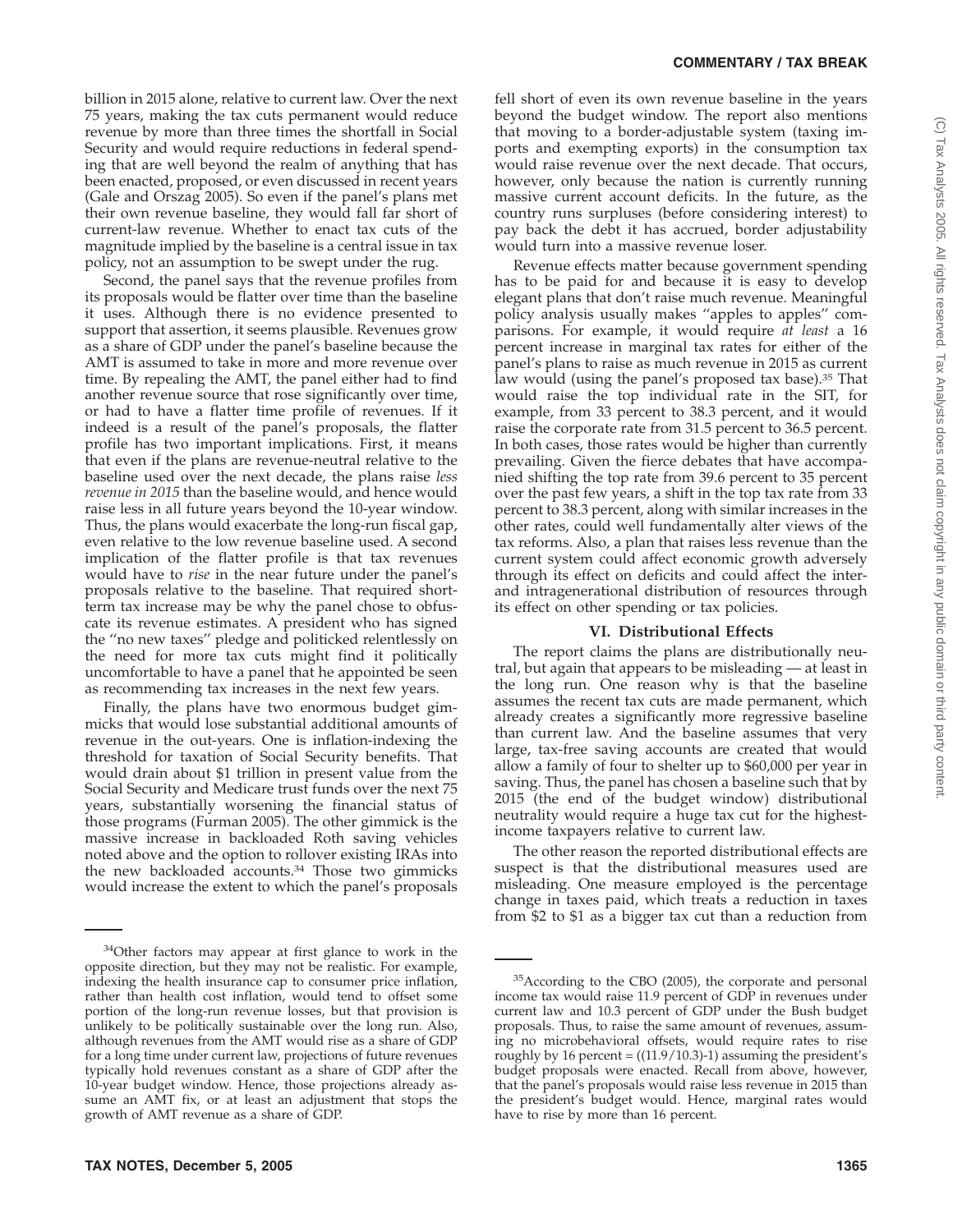#### **COMMENTARY / TAX BREAK**

\$200,000 to \$101,000. The right way to record a change from \$1 to -\$1 (or a change from -\$1 to -\$2) in taxes paid is not clear at all using that metric. Another measure used in the report is the share of taxes paid. In situations in which revenue levels are changing, that can be misleading too. For example, suppose the panel proposed a new system under which the richest person pays \$1 in tax and everyone else pays nothing. The logic of using ''share of taxes paid'' would say that the richest person ends up paying 100 percent of all federal taxes under the new system, way up from the tiny percent he paid under the earlier system. So, by the panel's flawed criteria, the proposal would be more progressive than the current system. That conclusion would be nonsense, of course: Because we currently have a progressive tax system, the proposal would clearly give the biggest tax cuts to the wealthy. A better approach would be to look at the percentage change in after-tax income and to compare reforms that are revenue-neutral in a meaningful sense.36

Also, because of the backloaded nature of the Roth proposals, the long-term distributional effects would be significantly more regressive than the short-term effects. (Burman, Gale, and Orszag (2003) provide estimates of the magnitude of those effects for Roth accounts with smaller limits than those proposed by the panel.)

#### **VII. Growth**

The panel estimates that the SIT would raise the size of the economy by up to 0.5 percent over 10 years, up to 1 percent over 20 years, and up to 1.2 percent in the long run. Those effects seem implausibly large. The SIT does not significantly reduce statutory marginal tax rates on labor income (and may raise them for some people when the removal of the deduction for state and local taxes is taken into account). Moreover, as noted above, the SIT does not significantly reduce effective marginal tax rates on investment or reduce the dispersion between corporate, noncorporate, and housing investments very much, according to the panel's own results. As a result, the impetus for more or better-allocated investment would be small. Thus, it is hard to see where those growth effects come from.

The panel reports that the GIT would have even bigger effects, raising the size of the economy by 1.8 percent over 10 years, 3.6 percent over 20 years, and up to 4.7 percent over the long term. Those effects seem quite large relative to the existing literature. Altig et al. (2001) report that a Hall-Rabushka flat tax, with transition relief, would raise GDP by 0.5 percent after 15 years and 1.9 percent after 150 years. The GIT should generate *smaller* long-term growth effects than that for three reasons. First, Bradford's X tax, with transition relief, would generate smaller effects on long-term growth than the flat tax with transition relief. (That is because the X tax has a higher business tax rate than the flat tax and raises more of its revenue from businesses, so that transition relief provides a larger windfall gain for old capital under the X tax than under a flat tax that raises the same revenue.

Because more transition relief reduces long-term growth, the X tax with transition relief should have smaller long-term effects with transition relief. Altig et al., however, do not report any results for the X tax with transition relief.) Second, the GIT is a combination of an X tax with transition relief and a surcharge on individual capital income. The report itself shows that the surcharge reduces economic growth relative to an X tax with transition relief. Third, the flat tax estimates in Altig et al. occur for a completely clean tax base, whereas the GIT maintains a number of subsidies that require higher tax rates than otherwise. Thus, for all three reasons, a growth estimate consistent with Altig et al. would suggest a long-term growth effect for the GIT that is significantly less than 0.5 percent after 15 years.37

Finally, the estimates of growth for the SIT and GIT are made relative to the panel's baseline, not relative to current law. As a result, the net effect of moving from current law to the panel's proposals would be the sum of (a) enacting the president's budget proposals, and (b) enacting the panel's proposals. Available evidence suggests that making the president's tax cuts permanent would reduce long-term growth in the absence of other policy changes (see Gale and Orszag (2005) for citations). Thus, the net effect of moving from current law to the panel's proposals could well be negative.

More generally, the panel's proposals would generate rising deficits over time relative to standard projections (which assume current law for the next 10 years and constant revenues/GDP after that) and would even generate rising deficits relative to the baseline the panel employed, for reasons noted above. Those deficits will reduce national saving and future capital income of American households, thus reducing future national income. (See Gale and Orszag (2005) and Furman (2005) for further discussion.) Thus, it is by no means evident that enacting the proposals would end up raising long-term growth.

#### **VIII. Simplification**

One of the fundamental themes of the report is the need and ability to simplify tax rules. Unlike the political system, the panel proposals consistently emphasize simplicity over other possible considerations. We believe that is an auspicious direction for reform.38 Many of the proposals discussed above would greatly simplify tax filing, especially for returns with family, work, child, and saving issues. For businesses, the new system proposed

<sup>36</sup>Gale, Orszag, and Shapiro (2004) discuss distributional measures in more detail.

<sup>&</sup>lt;sup>37</sup>The report notes that if tax rates were raised in the short run, during the transition period, the long-run effects of the proposals on growth would not be affected by provision of transition relief. If that assumption had been made in the analysis, it could explain the divergence between the panel's estimates and the literature. However, discussion with the panel's staff confirms that the panel did not make that assumption in estimating the long-term growth effects. Moreover, if it had, it would be implicitly adopting the notion that tax hikes now could increase long-term growth, which is not a notion that the Bush administration is likely to want to hear.

 $38$ However, as we noted in Burman and Gale (2001), the "golden opportunity" to simplify taxes was in 2001, when large projected budget surpluses would have made it possible to compensate the losers.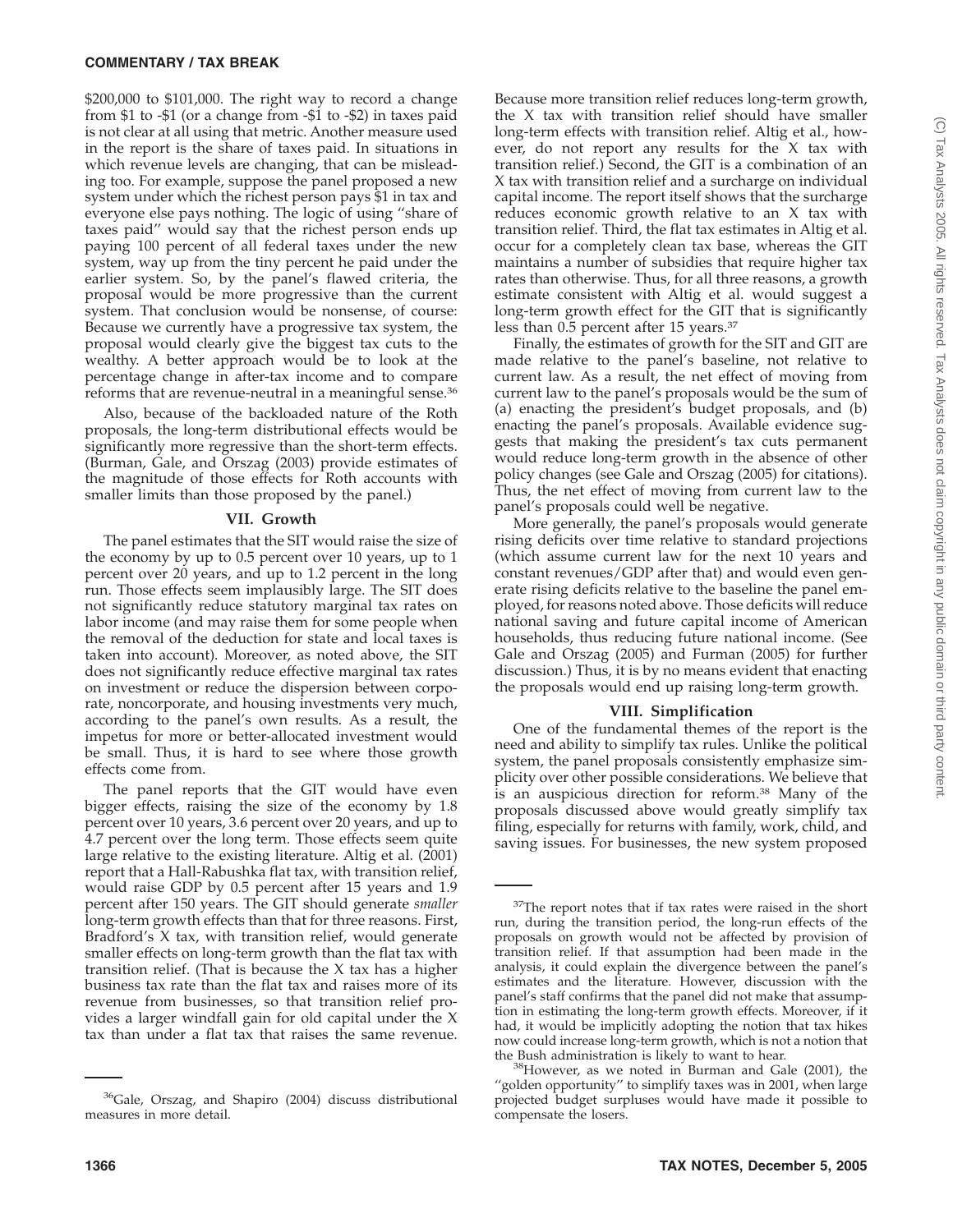in the SIT or GIT could potentially be much simpler, but the proposed rules may also add complications and in any case are not fleshed out in much detail. The same is true of the rules regarding international activity.

In most places where the panel did not opt for the simplest options, there appear to have been good reasons. For example, the panel proposes eliminating the standard deduction and making deductions available to all taxpayers. One of the more significant simplifications of the Tax Reform act of 1986 was to increase the standard deduction so that many fewer households had to itemize deductions. Although that was a simplification for many households, taxpayers may view their inability to receive a specific benefit from deductions for charitable contributions and mortgage interest as unfair. The panel recognized that and decided in this case to accept some complexity to advance perceptions of fairness.39

In other areas, however, simplification may be hard to come by. Graetz (1997) offers a chilling example of how complicated taxes can become for ''ordinary'' taxpayers. Our impression is that Graetz's Joe Sixpack would still face significant, although lessened, complexity under the SIT or GIT. For example, he would still have to keep track of housing expenses for the room he rents out, and household payroll taxes for his maid. Likewise, the retention of differential treatment of debt and equity in the SIT will maintain considerable complexity in the code.

Other simplifying provisions in the report are simply not likely to last, if they could be enacted in the first place. Another Hurricane Katrina would reinstate the casualty loss deduction. The removal of an income adjustment for alimony payments, as the panel proposes, would essentially renegotiate every alimony agreement in the country and would likely be changed back very quickly.40

Perhaps more surprising for a report that emphasizes simplification and administrative considerations, are the paths to simplification that were not taken. There is no discussion of increased withholding at source, no suggestion for increased spending on IRS enforcement and regulation, no discussion of return-free systems or other methods to simplify filing, and no discussion of process reform in Congress. The panel may well have felt that all of those issues were out of its charter, but it showed considerable flexibility and creativity in examining the options it chose to consider and could have found reasonable ways to introduce those topics as well.

# **IX. Comments and Conclusions**

Besides the policies advocated above, the panel's report is notable for what it rejected and what it omitted. As mentioned earlier, the panel did not recommend a value added tax to replace part of the existing tax system but it did conclude the idea was worthy of further consideration. That does not rule out the idea of adding a VAT in the future to pay for entitlement spending, of course, but the panel did not endorse that idea either. In sharp contrast, the panel explicitly rejected the notion of replacing the income tax system with a national retail sales tax.

Other less dramatic policies were also omitted from the report. There is, for example, no discussion of the payroll tax, even though it imposes the largest burdens of any federal tax for most households and, taken in isolation of the benefits it finances, is significantly regressive. While one might claim that the payroll tax was beyond the purview of the panel, the panel did propose altering the taxation of Social Security benefits in a way that has a direct effect on the Social Security and Medicare trust funds. Thus, some creative efforts to integrate payroll and income taxes or to exempt the first segment of payroll from such taxation would have been relevant.

Nor does the report discuss the estate tax, even though it is the most progressive tax and is scheduled to be repealed for at least one year (2010). Estate tax repeal could well open up significant income tax loopholes that would need to be addressed. Likewise, conversion of the estate tax to an inheritance tax, under which inheritances were included in taxable income, is an appealing concept that could usefully have been addressed here. Regardless of one's view on the best tax on intergenerational transfers, a careful integration of estate, gift (possibly inheritance), and income taxes would be a welcome direction for policy and would have been an appropriate subject for reform discussions.

# *The two options offered by the panel may have compromised too much for an initial offering.*

The two options offered by the panel may have compromised too much for an initial offering. A main purpose of the report, in our view, is to educate the public about what is necessary to reform the tax system and the advantages and disadvantages of different options. To that end, the best options might have been a truly comprehensive income tax that taxes all income at the lowest rates that could meet revenue and distributional targets, and a comprehensive consumption tax designed the same way. Broadly, the key difference between those two options is that an income tax would tax the normal return to capital and a consumption tax would not. In fact, the panel proposed an income tax that exempts a large share of capital income, and a consumption tax with a supplemental capital income tax. That is, each proposal represents an option that shares many of the flaws of the other (that is, the income tax is less progressive and the consumption tax is less efficient than it might be) and it

<sup>&</sup>lt;sup>39</sup>This could, however, have the effect of making return-free systems more difficult to implement. It is not an insuperable problem, however. The United Kingdom gets around the problem in the case of charitable deductions by providing a subsidy directly to the charity at the lowest marginal tax rate, which applies to most taxpayers. Higher-bracket taxpayers may claim a full deduction (less the credit amount) by filing, but that is unnecessary for most taxpayers. Similarly, the mortgage tax

<sup>&</sup>lt;sup>40</sup>And some of the touted simplifications are overstated: Our favorite is the reduction of the number of lines on the tax form by combining the reporting of income from Schedules C, E, and F onto one line instead of three.